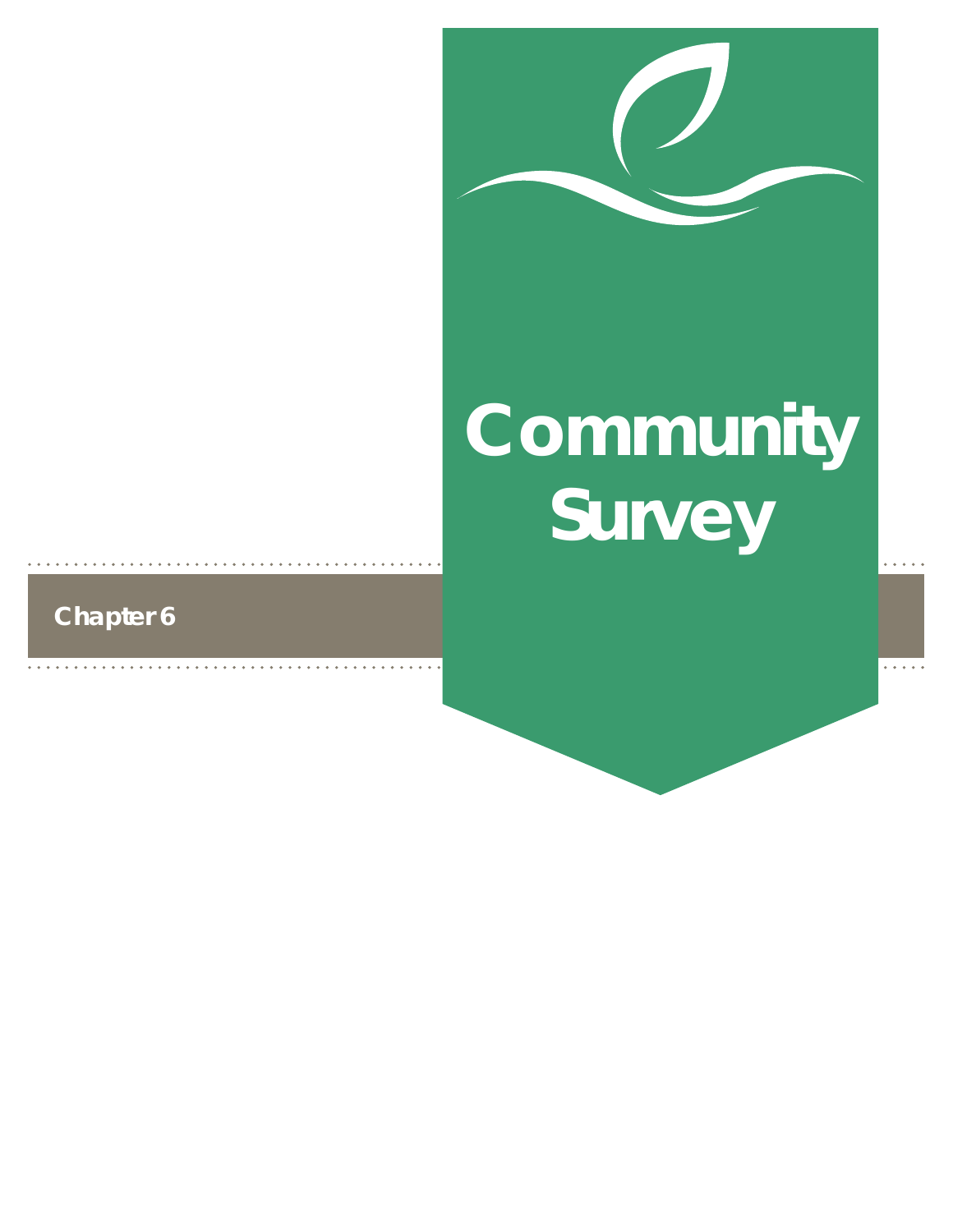### **Overview and Methodology**

ETC Institute conducted a Parks and Recreation Strategic Facility Improvement Survey to help determine sports fields, indoor recreation, and parks facility and service priorities for the community. The survey was mailed to a random sample of households in the City of Manhattan. Once the surveys were mailed, respondent households who received the survey were contacted by phone. Those who indicated that they had not returned the survey by mail were given the option of completing it by phone or they could go online.

The goal was to complete a total of 600 surveys; Leisure Vision/ETC Institute went above and beyond that goal with a total of 847 households completing the survey. The results for the sample of 847 households have a 95% level of confidence with a precision rate of at least +/- 3.3%. There were no statistically significant differences in the results of the survey based on the method of administration.

#### **Major Findings**

#### **Outdoor Parks and Facilities**

- Current Usage: Eighty-eight percent (88%) of respondent households have used large community parks. Other park and recreation facilities respondents have used include: Trails (70%), small neighborhood parks (68%), and picnic areas & shelters (65%).
- Most Frequent Usage: Based on the percentage of respondent households' top three choices, 62% of respondents indicated large community parks as the facility they use most often. Other facilities used most often include: Trails (41%), small neighborhood parks (34%), and

outdoor swimming pools (31%).

- Ratings: Based on respondent households who have used the parks and facilities, 95% of respondents rated outdoor swimming pools as either "excellent" or "good." Other ratings include: Outdoor splash pad (95%), large community parks (92%), and playgrounds (91%).
- Importance: Based on the percentage of respondent households' top three choices, 62% of respondents indicated large community parks as the facility that is most important for the City of Manhattan to provide. Other facilities respondents believe are most important to provide include: Outdoor swimming pools (42%), trails (41%), and small neighborhood parks (37%).

#### **Indoor Sports, Recreation, and Aquatic Facilities**

- Current Usage: Seventy-two percent (72%) of respondent households have used Kansas State University indoor facilities at least once over the past 12 months. Other indoor facilities respondent households have used include: Private fitness clubs (54%), Fort Riley (52%), City park pavilion/ice rink (49%) and K-12 schools  $(47\%)$ .
- Reasons for Sports, Recreation and Aquatic Facility Usage: Based on percentage of respondent households who currently use indoor sports, recreation, and aquatic facilities, 41% indicated that walking & running was a primary reason why they use the facilities. Other reasons respondents use facilities include: Cardiovascular equipment/weights (35%), aerobics/yoga/fitness classes (23%), and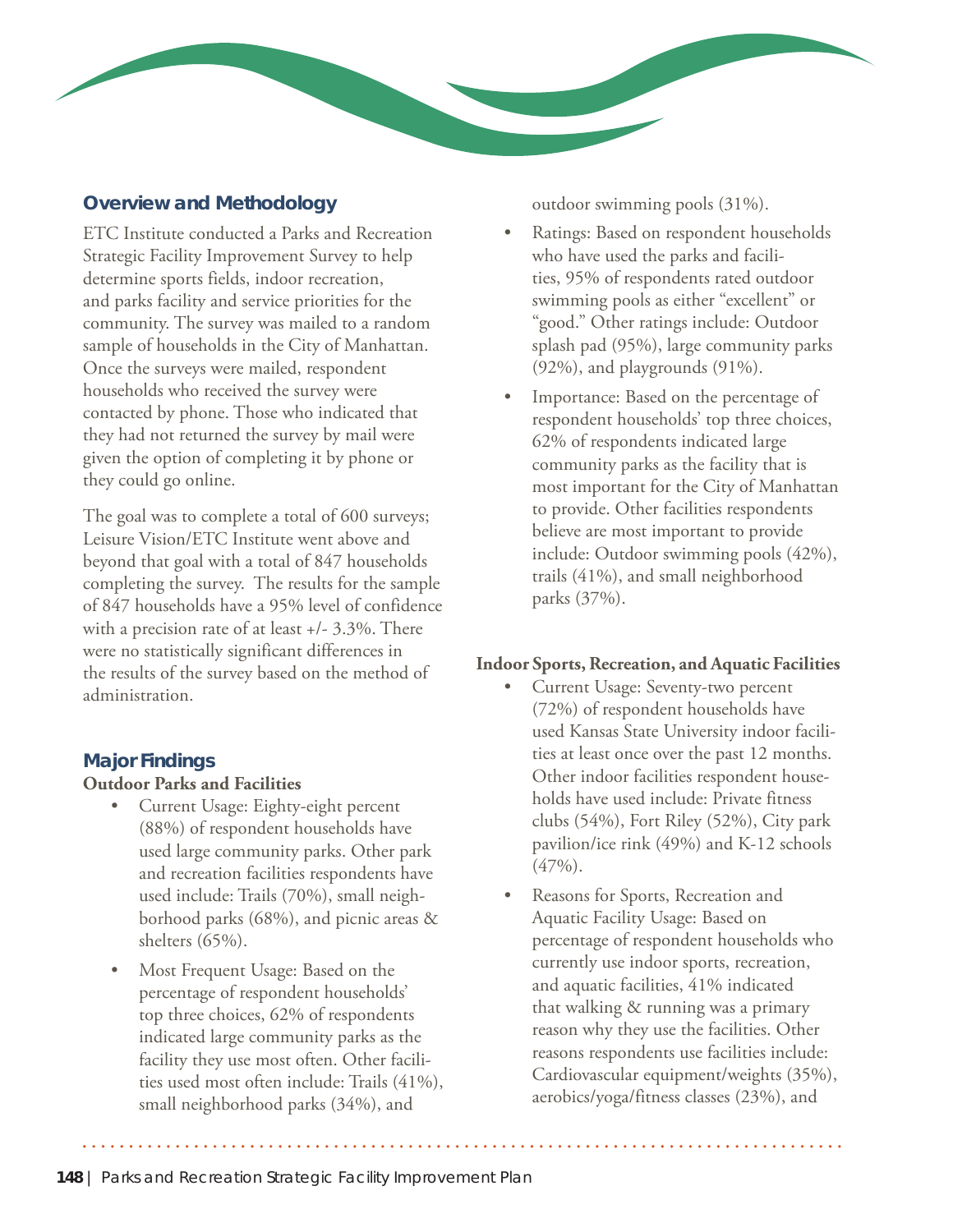

exercise swimming (17%).

• Reasons That Prevent Sports, Recreation and Aquatic Facility Usage: Seventy-three percent (73%) of respondent households indicated that we do not have access to Fort Riley indoor facilities was a barrier that prevented them from using indoor sports, recreation, and aquatic facilities more often. Other potential barriers include: We do not have access to Kansas State University indoor facilities (52%), community lacks indoor programming spaces important to our household (35%), and we do not have enough access to K-12 school gyms for games & practices (35%).

#### **Rating of Parks, Trails, Sports, Aquatics, and Recreation Facilities**

Based on percentage of respondents who have visited any of the parks, trails, sports, aquatics, or recreation facilities, 66% rated the overall physical condition as good. Other ratings of overall physical condition include: Fair (19%) and excellent (15%).

#### **Indoor Recreation Programming Spaces**

- Based on the percentage of respondent households, 62% or 12,445 households indicated that they have a need for indoor walking & jogging track. Other programming spaces households have a need for include: Strength/cardiovascular equipment (50% or 9,924 households), swimming (47% or 9,404 households), and aerobics/fitness/dance class space (36% or 7,223 households).
- Based on respondent households' top three choices, 54% indicated that indoor walking & jogging track was an indoor

program feature that they would use most often if developed. Other program features respondents would use most often if developed include: Swimming (41%), strength/cardiovascular equipment (31%), and aerobics/fitness/dance class space  $(25\%)$ .

• Thirty-six percent (36%) of respondent households indicated that I could equally support either developing 2-3 smaller recreation centers in locations throughout City or developing 1 larger recreation center to serve entire City when asked about preference for developing indoor sports and recreation activity spaces. Other preferences include: Develop 1 larger recreation center to serve entire City (26%), develop 2-3 smaller recreation centers in locations throughout City (25%), and neither (14%).

# **Outdoor Recreation Facilities**

- **Baseball and Softball Facilities**
	- Based on the percentage of respondent households, 27% or 5,322 households indicated that they have a need for baseball/softball fields Other sports facilities households have a need for include: Soccer fields (24% or 4,742 households), tennis courts (18% or 3,581 households), disc golf courses (18% or 3,561 households) and football fields (13% or 2,501 households).
	- Of the 23% percent of households who participate in baseball and/or softball, 59% of indicated that Frank Anneberg Park (Twin Oaks) was the location that they have participated in baseball and/ or softball games and/or practices. Other locations respondent households have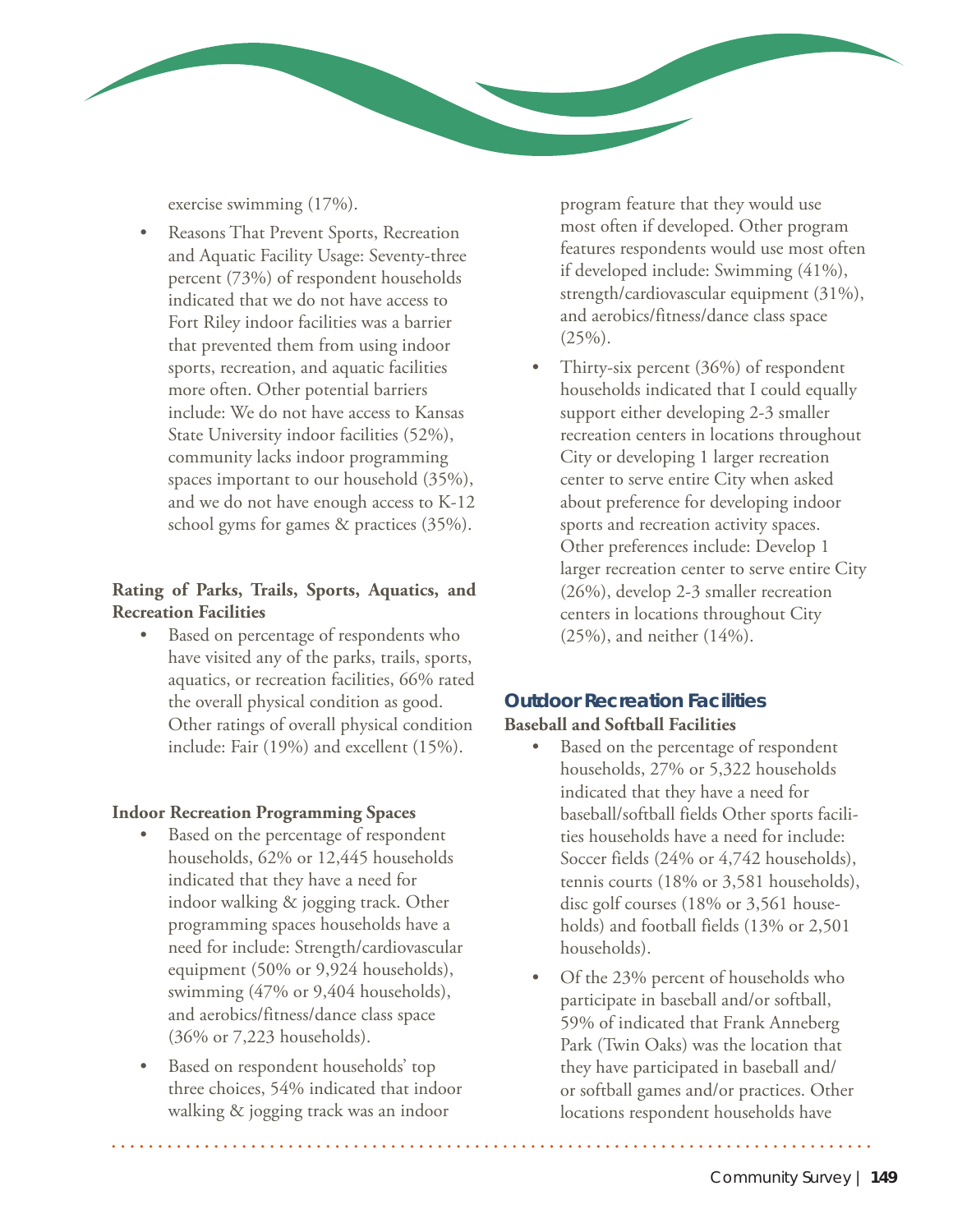

used include: City Park (51%), CiCo Park (49%), Griffith Park (28%), K-State facility (27%) and Eisenhower Complex  $(26\%)$ .

- Based on respondent households' top three choices, 52% indicated that Frank Anneberg Park was the baseball and/or softball field used most often. Other fields used most often include: City Park (44%), CiCo Park (43%), and K-State facility (20%).
- Based on percentage of respondents who have used outdoor recreation facilities for baseball and/or softball and indicated the satisfaction level for the service as either "very satisfied" or "satisfied," 68% of respondents were satisfied with safety of field playing surface. Other services respondents were satisfied with include: Playability of field playing surface (63%) and number of game fields (58%).
- Based on respondent households' top two choices for baseball and/or softball, 40% indicated that the service improvements that are most important are playability of field playing surface. Other improvements that are most important include: Safety of field playing surface (36%), amenities for spectators (seating, parking, etc.) (24%) and number of practice fields (17%).

#### **Soccer and Football Facilities**

• Of the 21% of households who indicated they participate in soccer and/or football, 70% indicated that Frank Anneberg Park was the location that they have participated in soccer and/or football games and/ or practices. Other locations respondent households have used include: City Park

(34%), CiCo Park (32%), K-State facility (28%), K-12 school facility (26%), and Griffith Park (25%).

- Based on respondent households' top three choices, 67% indicated that Frank Anneberg Park was the soccer and/or football field used most often. Other fields used most often include: City Park (29%), CiCo Park (28%), and K-State facility (22%).
- Based on percentage of respondents who have used outdoor recreation facilities for soccer and/or football and indicated the satisfaction level for the service as either "very satisfied" or "satisfied," 62% of respondents were satisfied with safety of field playing surface. Other services respondents were satisfied with include: Playability of field playing surface (56%) and number of game fields (48%).
- Based on respondent households' top two choices for soccer and/or football, 25% indicated that the service improvements that are most important are number of practice fields. Other improvements that are most important include: Playability of field playing surface (24%), safety of playing field surface (24%) and amenities for spectators (seating, parking, etc.) (23%).

#### **Usage of Fields and Team Participation**

Fifty-eight percent (58%) of households indicated that they do not participate in practices and games every year. Other amounts of participation over a year include: Under 25 days (15%), 26-50 days (11%), 51-100 days (8%), 101-200 days (5%), and 201+ days (3%).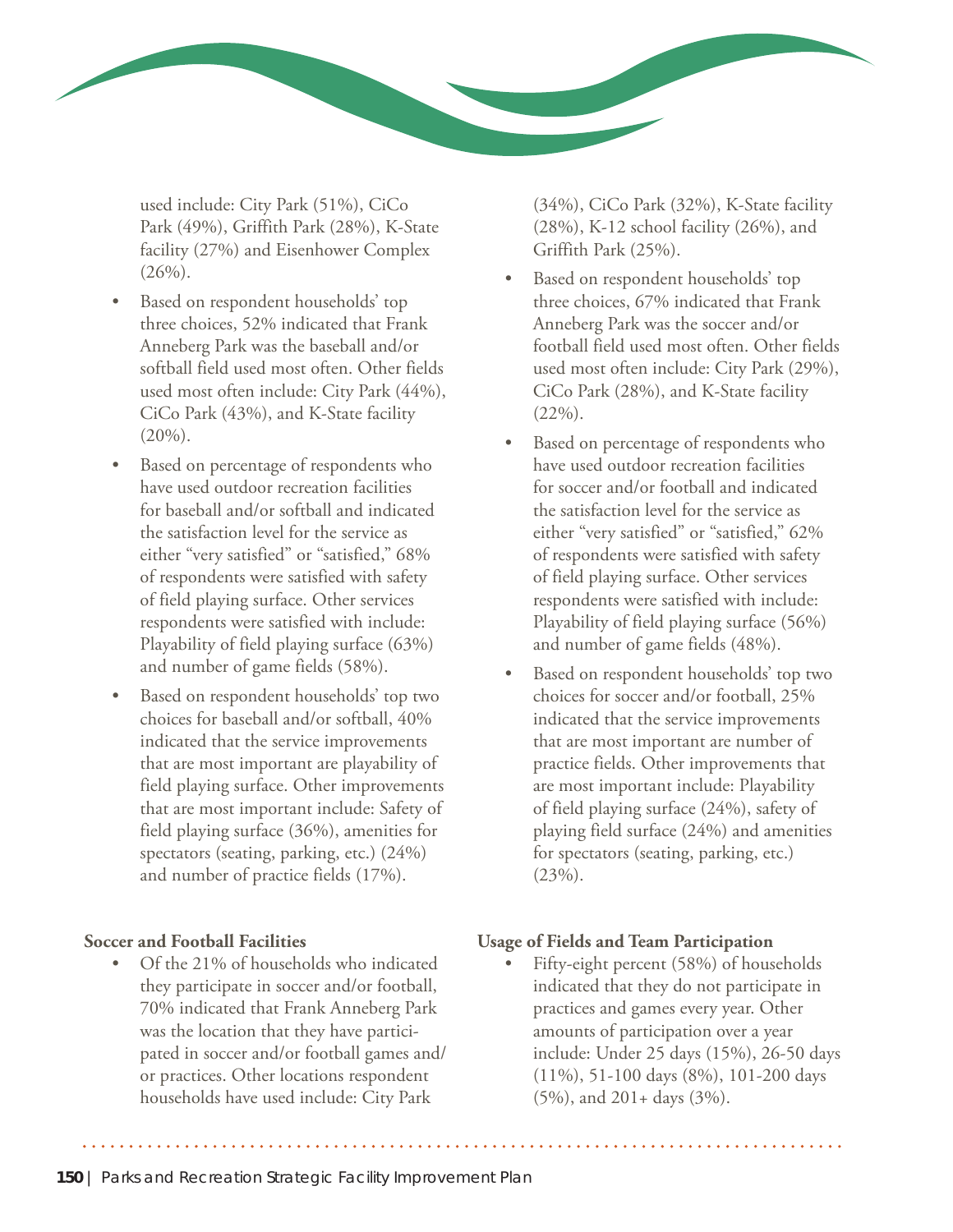

• Thirty-seven percent (37%) of respondent households indicated that neither competitive travel teams or City recreation programs/leagues was a type of sports program that youth in their household participate in. Other sports programs that youth in households participate in include: City recreation programs/leagues (36%), both competitive travel teams & City recreation programs/leagues (16%), and competitive travel teams (11%).

#### **Development and Improvement**

- Thirty-five percent (35%) of respondent households indicated that indoor sports courts or gymnasiums for practices and/ or games was a recreation facility that would be most important for the City of Manhattan to develop. Other facilities that would be most important to develop include: Indoor sports complex for youth tournaments bringing visitors to community (31%), outdoor practice fields for youth/adult sports or drop-in nonstructured play (31%), and outdoor sports complex for youth tournaments bringing visitors to community (23%).
- Thirty-four percent (34%) of respondent households indicated that sales tax is the type of funding that they would most support for improvements to parks and recreation facilities. Other types of funding respondents would support include: Combination of sales tax & property tax (28%), no sales tax or property tax (28%), and property taxes  $(10\%)$ .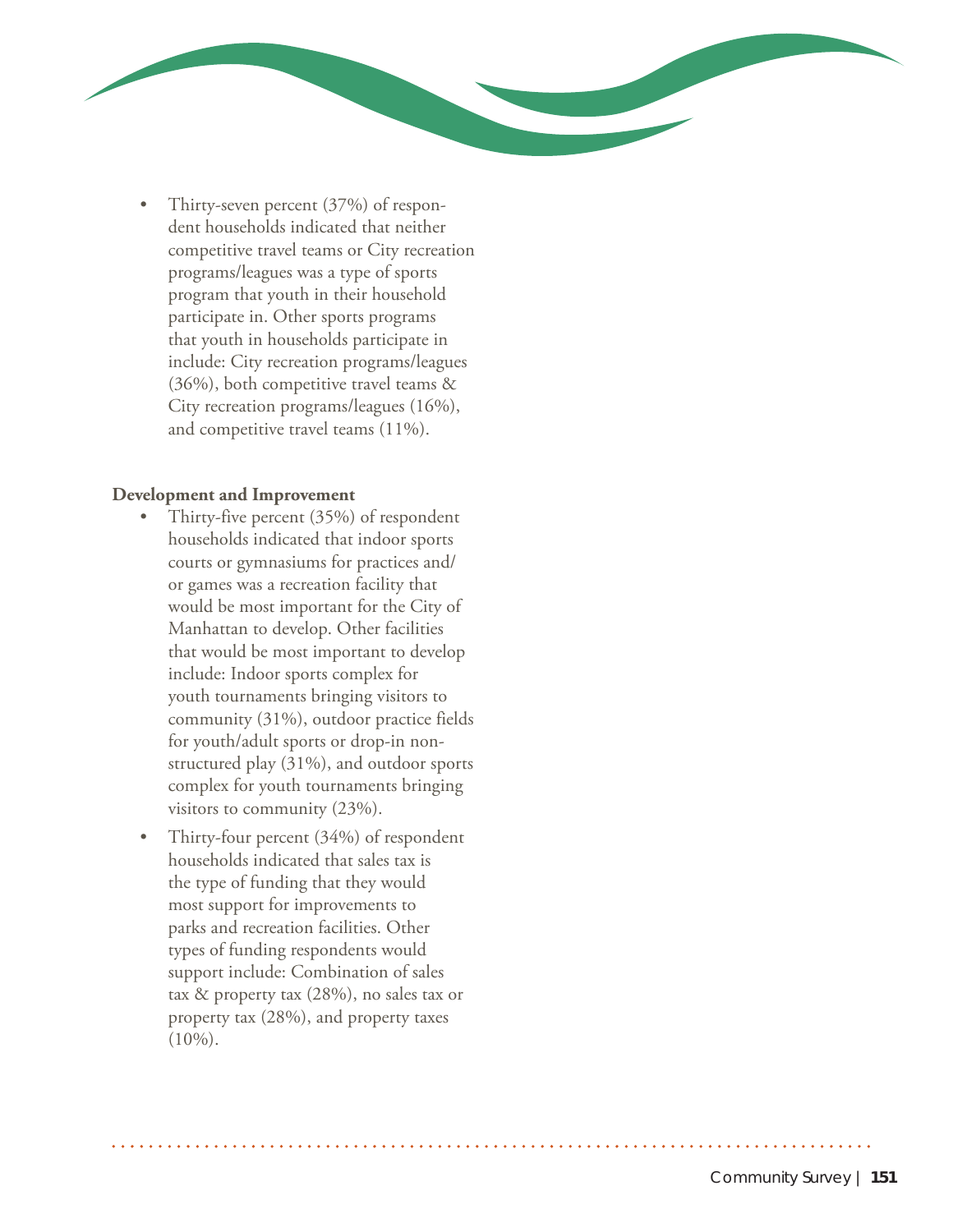

#### **Charts and Graphs**



#### Q1a. Condition of Outdoor and Indoor Park and Recreation **Facilities That Respondents Have Used**



Source: Leisure Vision/ETC Institute (2015)

**152** | Parks and Recreation Strategic Facility Improvement Plan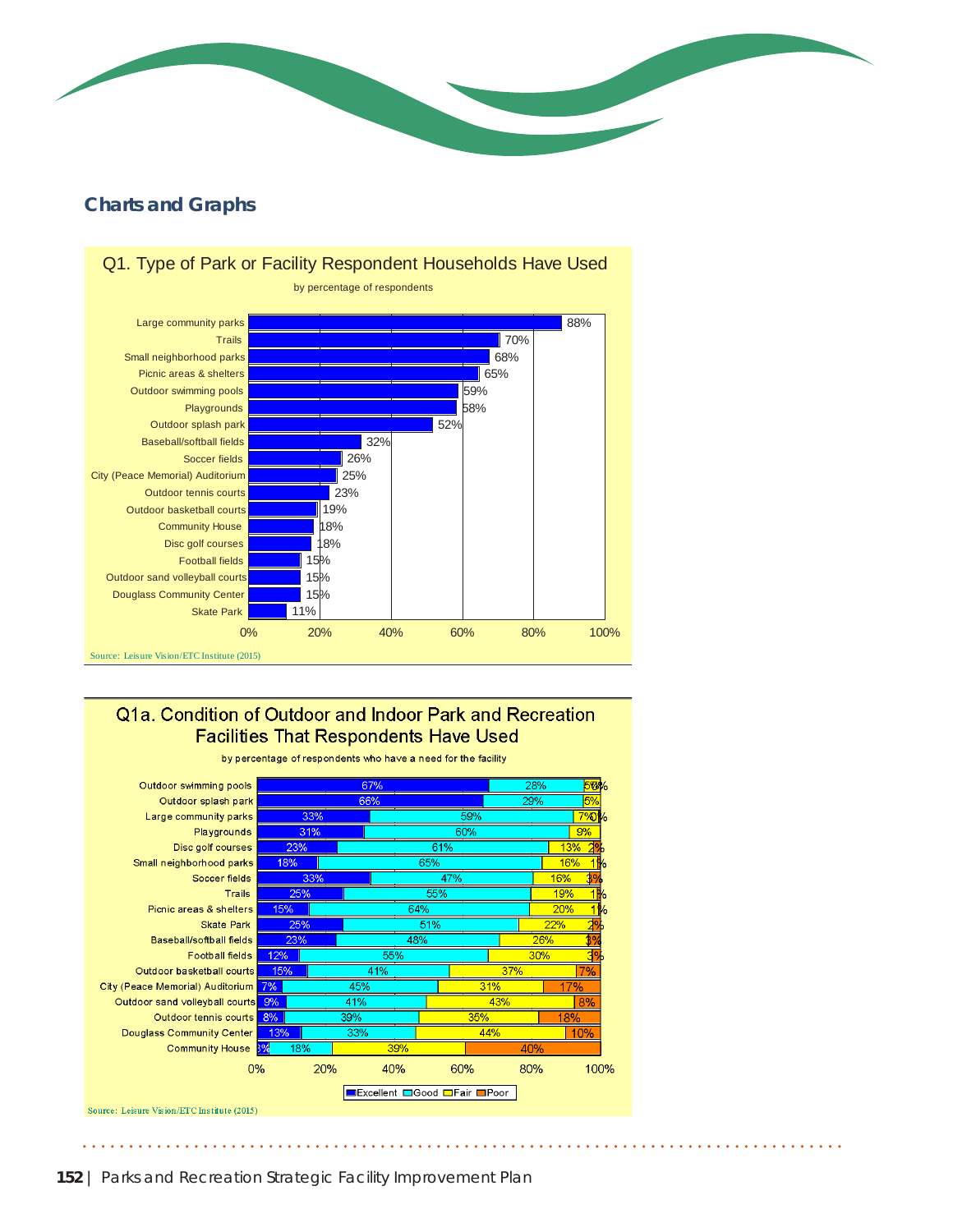



Source: Leisure Vision/ETC Institute (2015)

Q3. Outdoor and Indoor Park and Recreation Facilties Respondents Feel are Most Important for the City to Provide

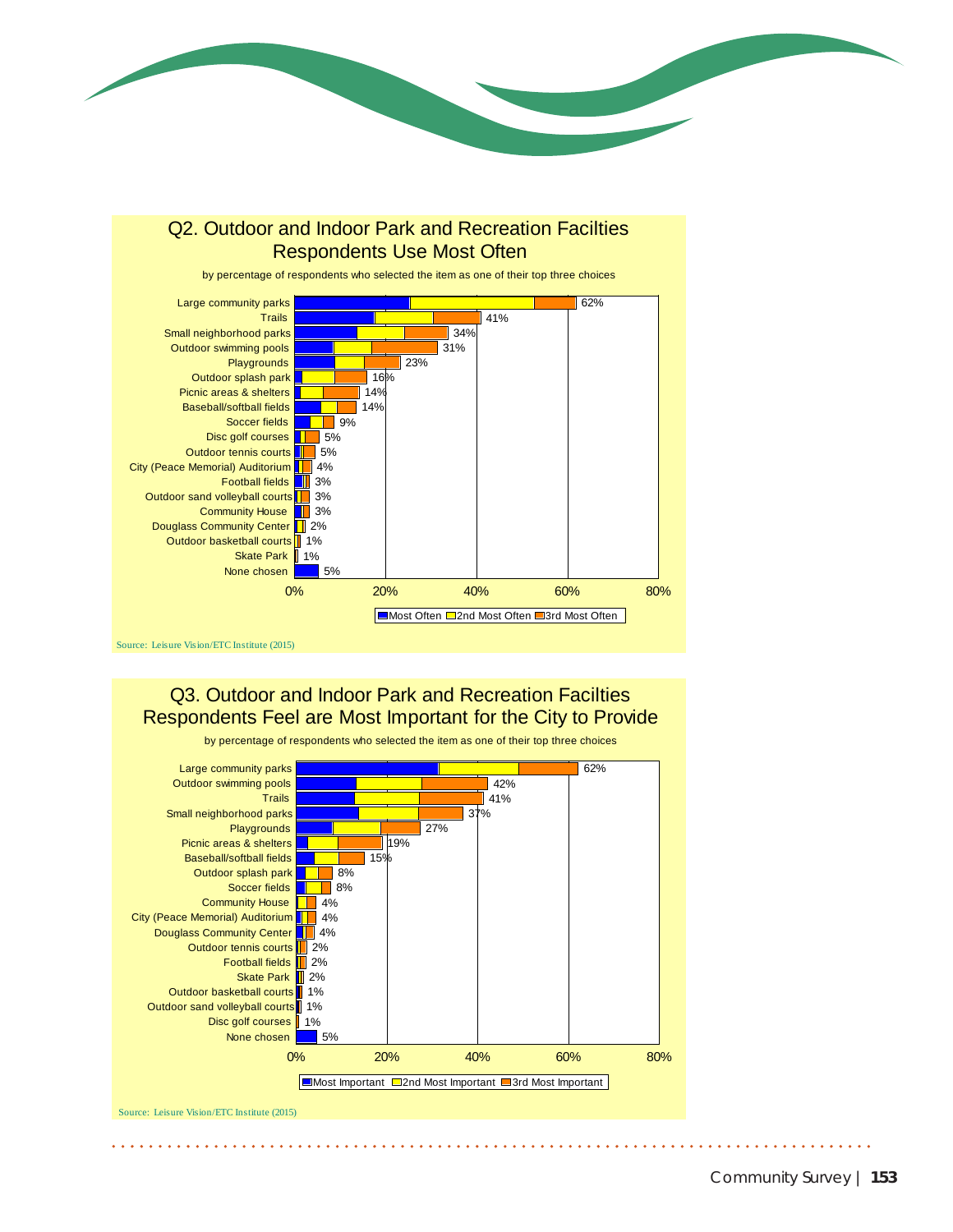



# Q5. How Often Respondents Have Used Indoor Facilties from the Following Providers

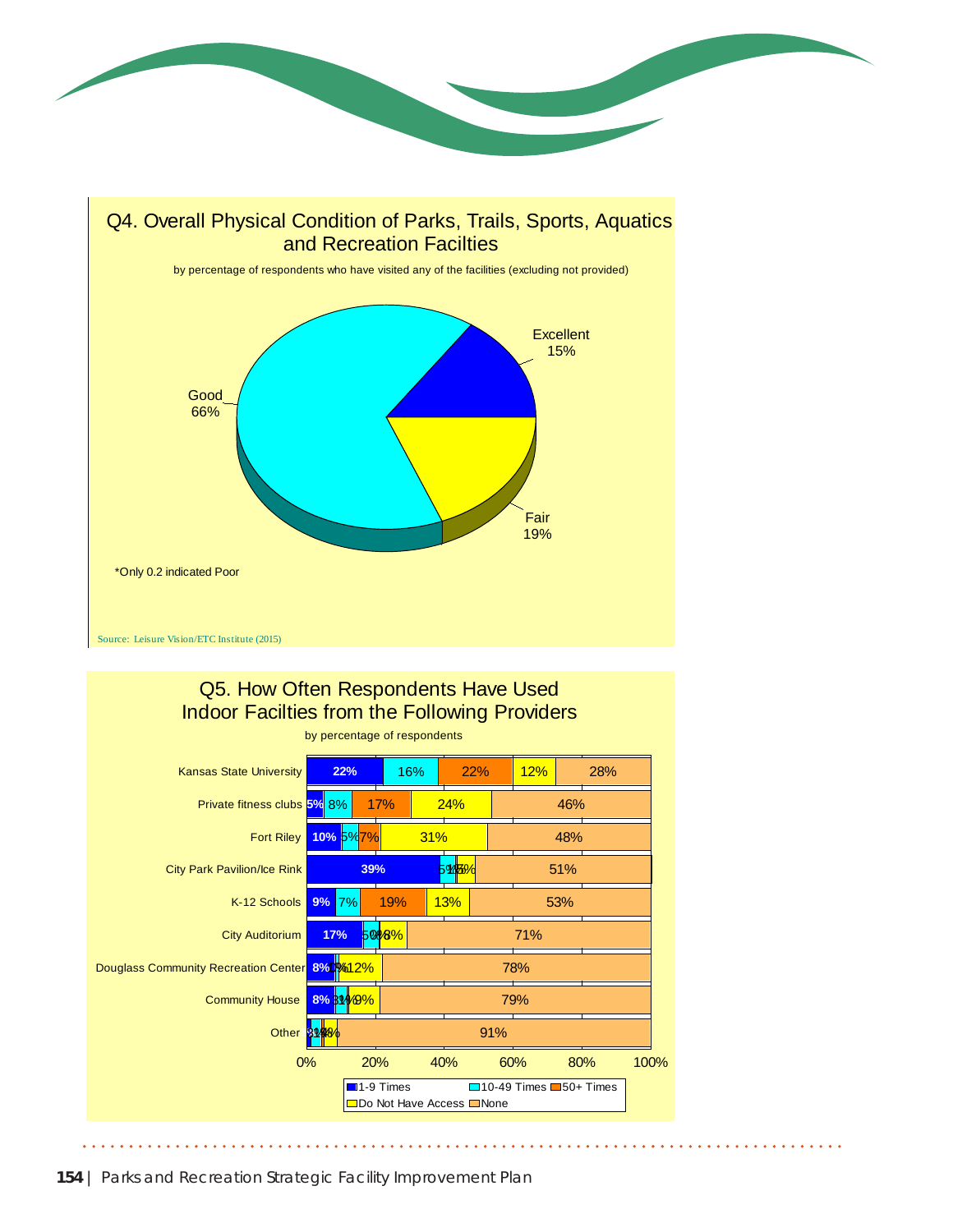







by percentage of respondents (mutiple selections possible)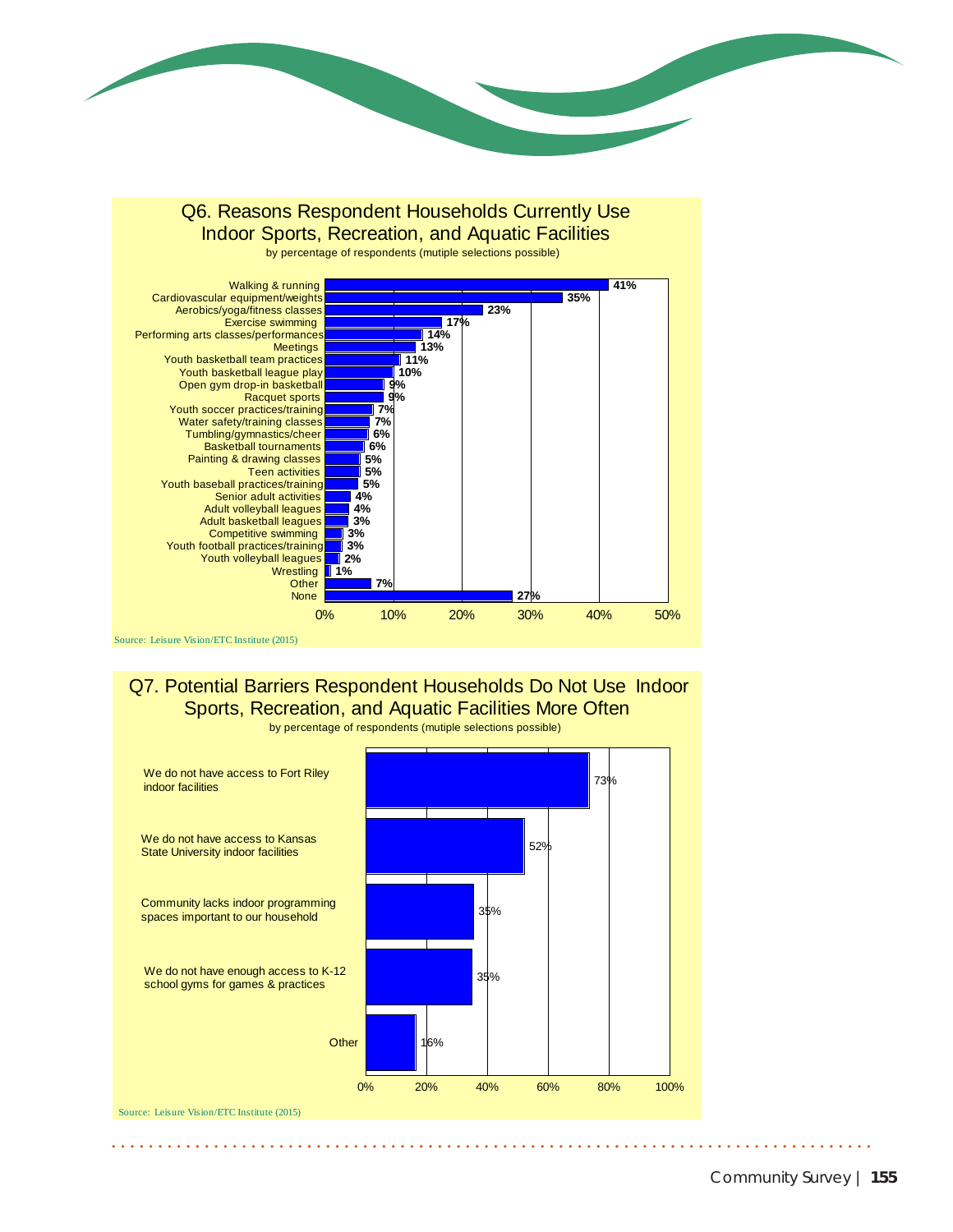



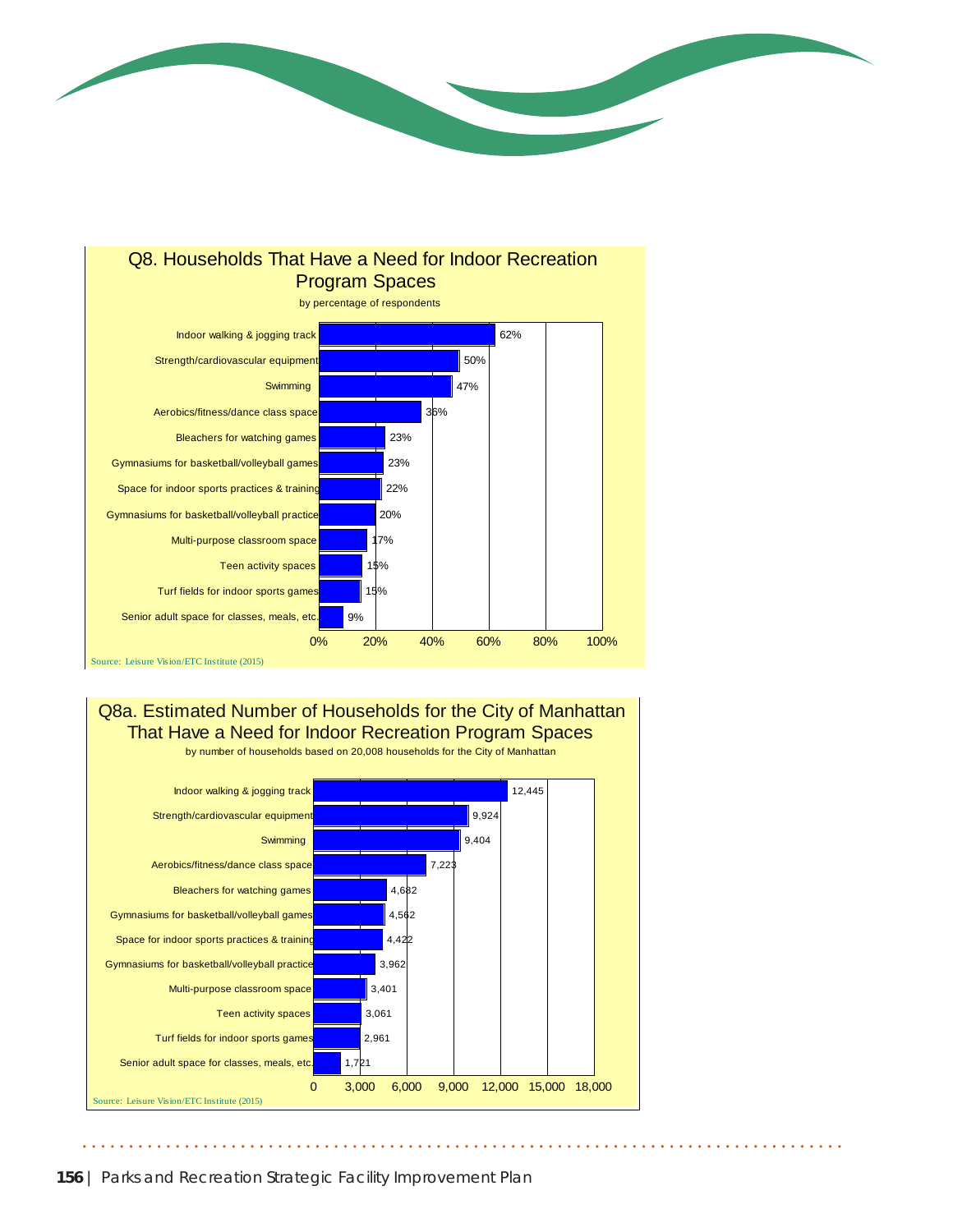

## Q8b. How Well Indoor Program Spaces for the City of Manhattan Meet the Needs of Households

| Gymnasiums for basketball/volleyball games<br>Aerobics/fitness/dance class space | 23%<br>27% |                                 | 23%                                                                            | 20%                             |                   | 23%                      | 11%                                                                                         |
|----------------------------------------------------------------------------------|------------|---------------------------------|--------------------------------------------------------------------------------|---------------------------------|-------------------|--------------------------|---------------------------------------------------------------------------------------------|
|                                                                                  |            |                                 |                                                                                |                                 |                   |                          |                                                                                             |
|                                                                                  |            |                                 | 17%                                                                            | 26%                             |                   | 15%                      | 15%                                                                                         |
| Gymnasiums for basketball/volleyball practice                                    | 18%        | 20%                             |                                                                                | 24%                             |                   | 27%                      | 11%                                                                                         |
| Bleachers for watching games                                                     |            | 19%                             |                                                                                | 31%                             |                   | 21%                      | 11%                                                                                         |
| Senior adult space for classes, meals, etc. 9%                                   |            |                                 |                                                                                |                                 | 26%               |                          | 19%                                                                                         |
| Multi-purpose classroom space                                                    |            |                                 |                                                                                |                                 |                   |                          | 19%                                                                                         |
| Swimming                                                                         |            |                                 |                                                                                | 19%                             |                   | 37%                      |                                                                                             |
| Indoor walking & jogging track                                                   |            |                                 |                                                                                | 18%                             |                   | 42%                      |                                                                                             |
| Space for indoor sports practices & training 8%                                  | 14%        |                                 |                                                                                |                                 |                   |                          | 20%                                                                                         |
| Teen activity spaces 7%                                                          |            |                                 |                                                                                |                                 |                   | 31%                      |                                                                                             |
|                                                                                  |            |                                 |                                                                                |                                 |                   |                          |                                                                                             |
| 0%                                                                               |            |                                 |                                                                                |                                 |                   | 80%                      | 100%                                                                                        |
|                                                                                  |            | 19%<br>12%<br>16%<br>17%<br>12% | 26%<br>16%<br>11%<br>8%<br>Turf fields for indoor sports games 7% 7% 7%<br>20% | <b>17%</b><br>14%<br>22%<br>21% | 20%<br>31%<br>40% | 37%<br>30%<br>79%<br>60% | 22%<br>■100% Meets Needs ■75% Meets Needs ■50% Meets Needs ■25% Meets Needs ■0% Meets Needs |

by percentage of households that have a need for programs

#### Q8c. Estimated Number of Households for the City of Manhattan Whose Needs for Indoor Program Spaces Are Only Being 50% Met or Less

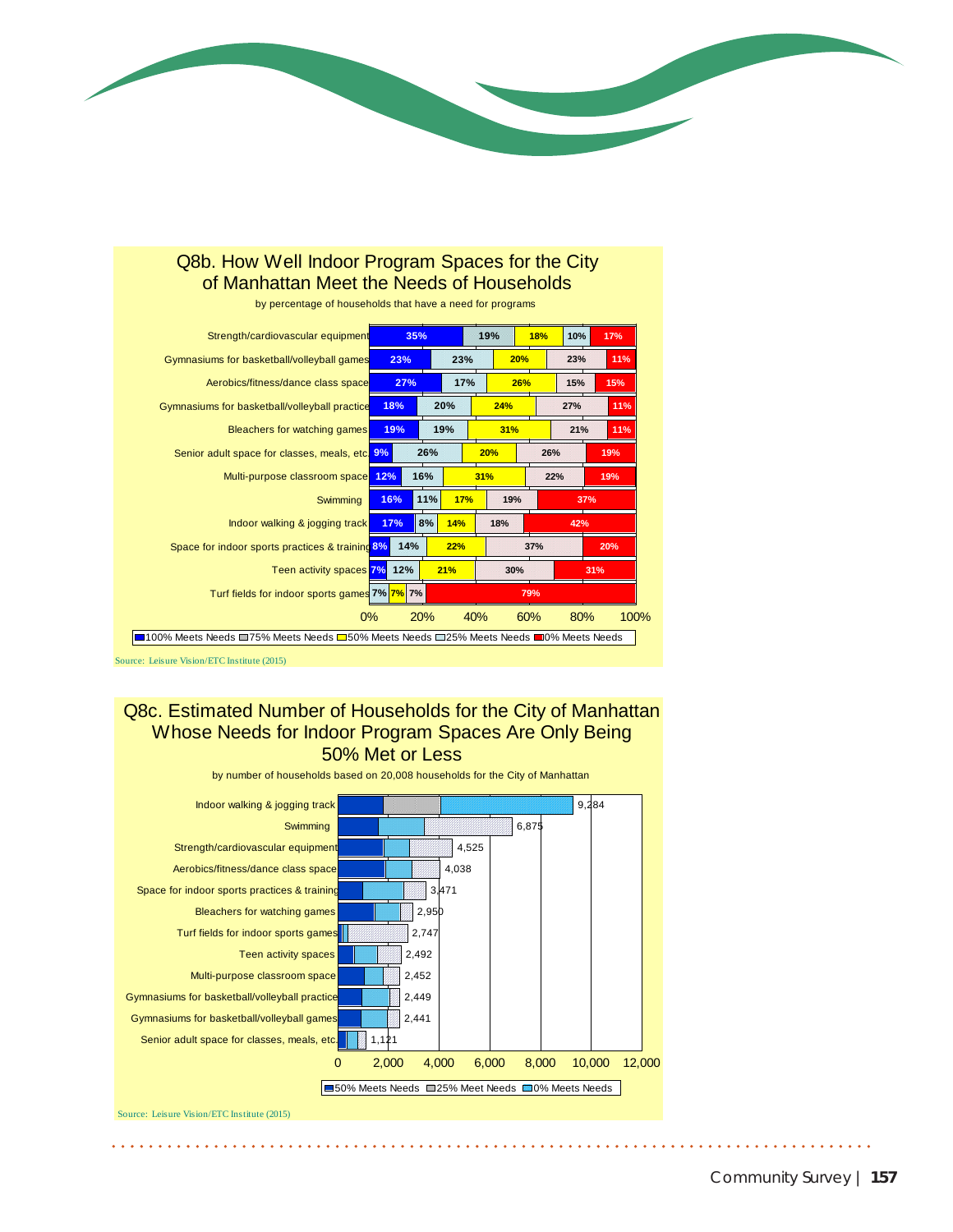



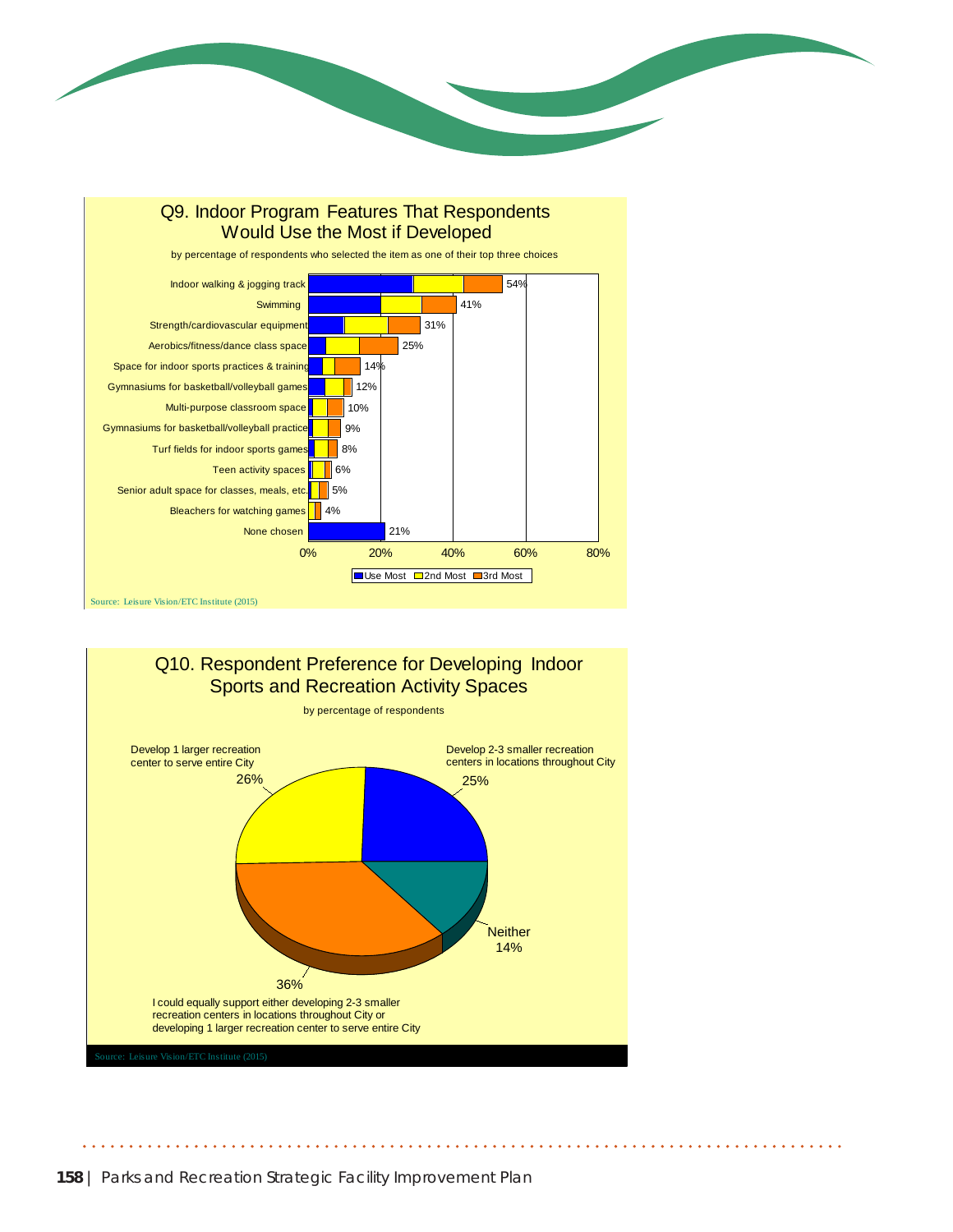



## Q11a. Estimated Number of Households for the City of Manhattan That Have a Need for Sports Facilities



by number of households based on 20,008 households for the City of Manhattan

 $\overline{a}$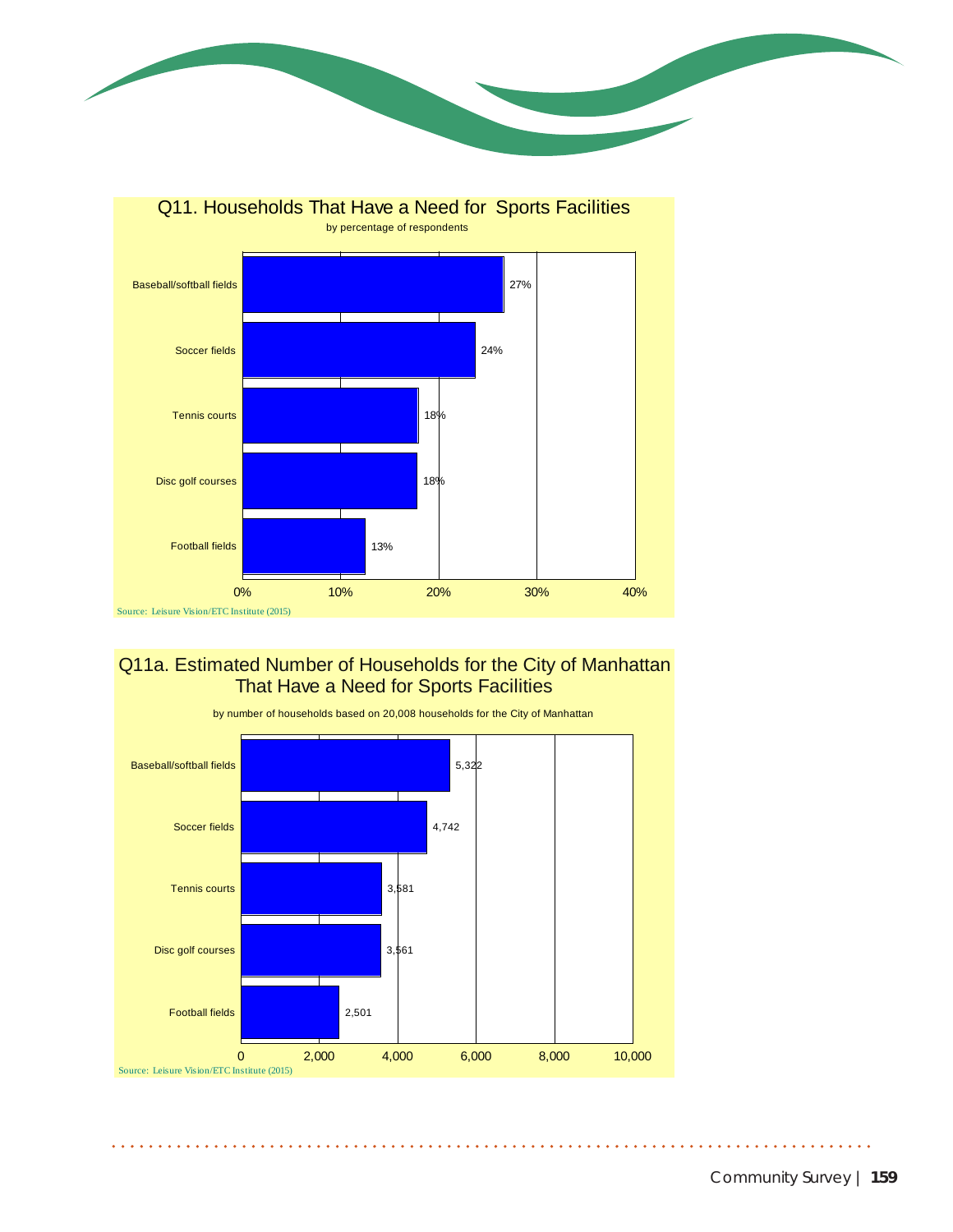



# Q11c. Estimated Number of Households for the City of Manhattan Whose Needs for Sports Facilities Are Only Being

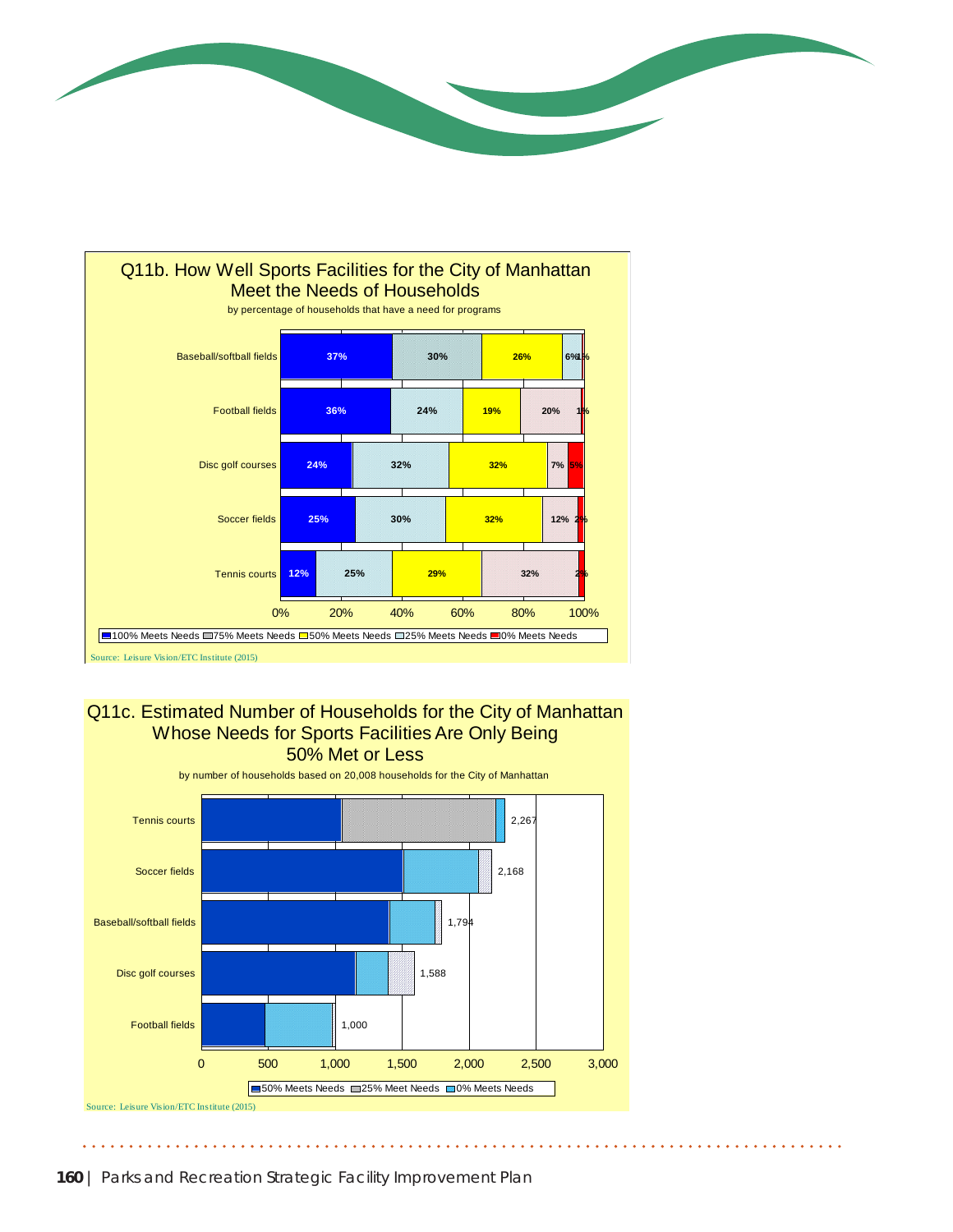





Community Survey | **161**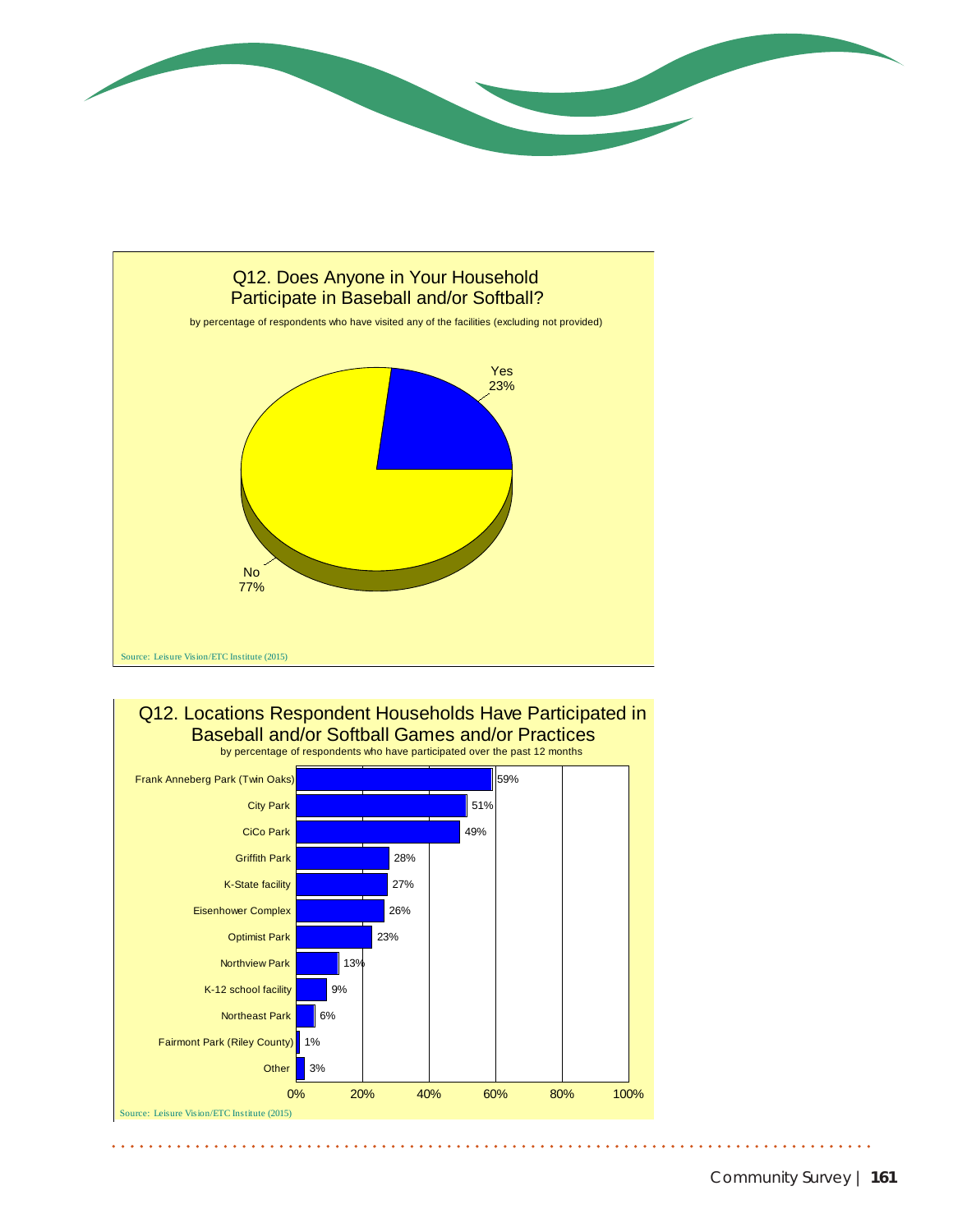



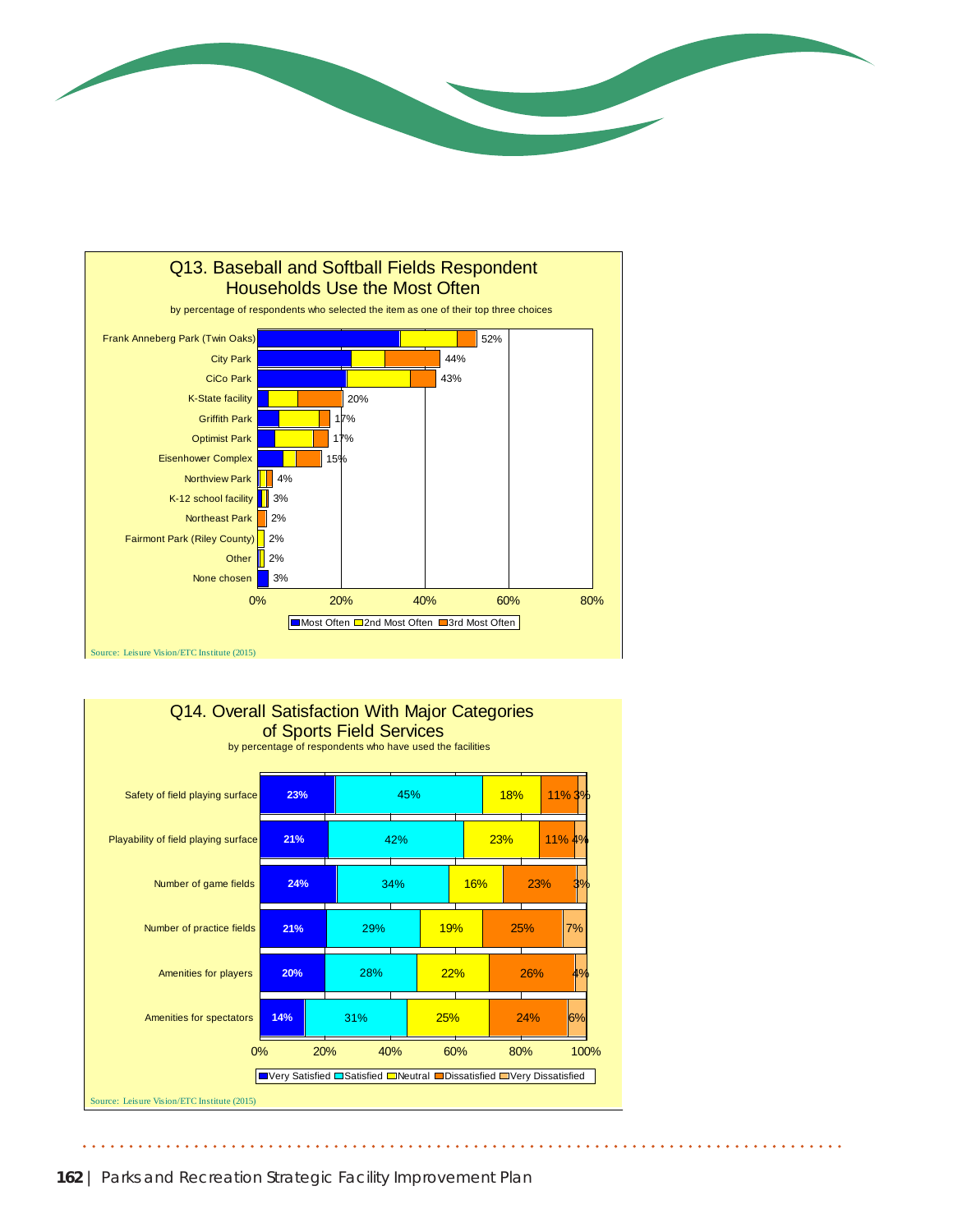





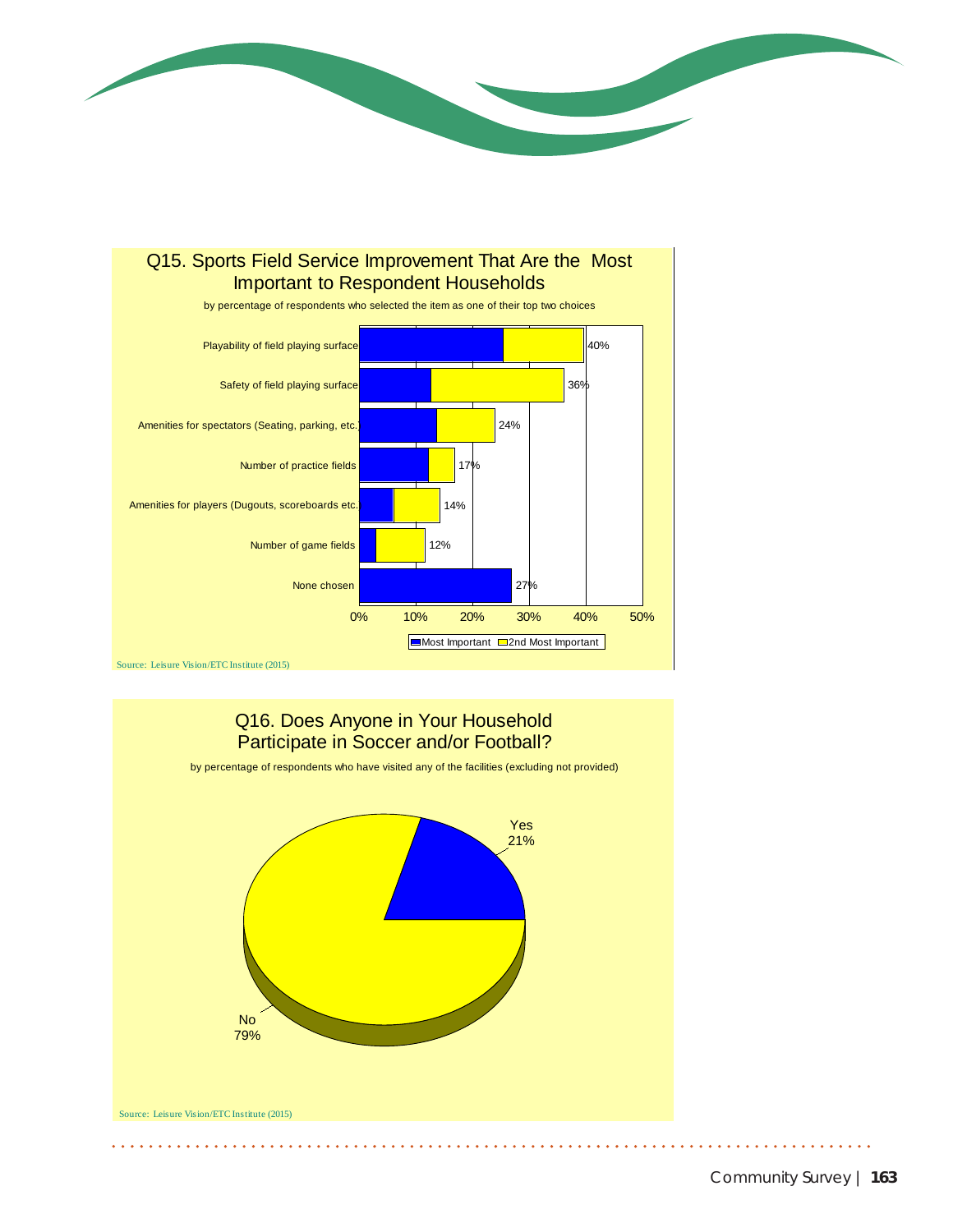



#### Q17. Soccer and Football Fields Respondent Households Use the Most Often



by percentage of respondents who selected the item as one of their top three choices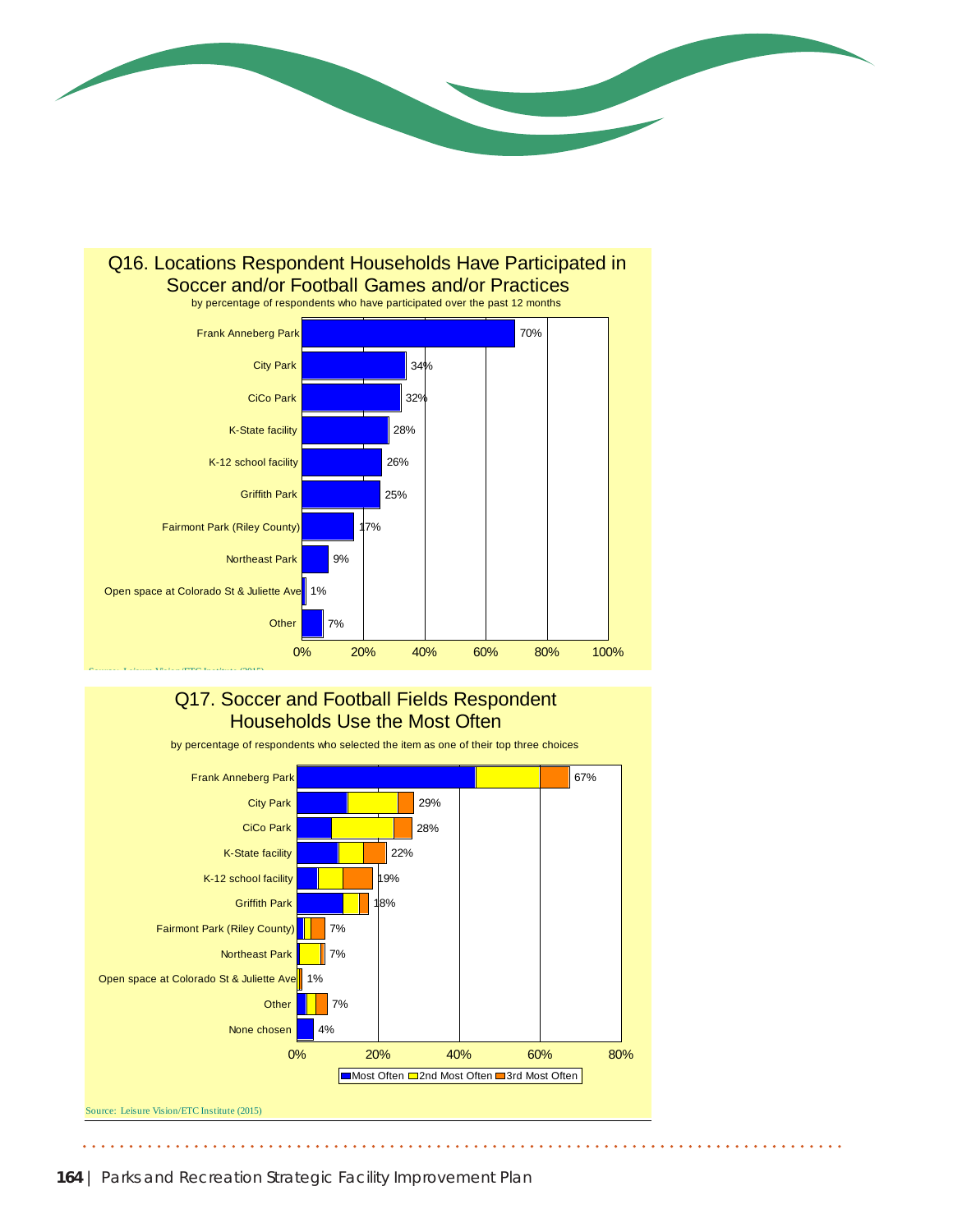



#### Q19. Sports Field Services Improvements That Are the Most Important to Respondents



by percentage of respondents who selected the item as one of their top two choices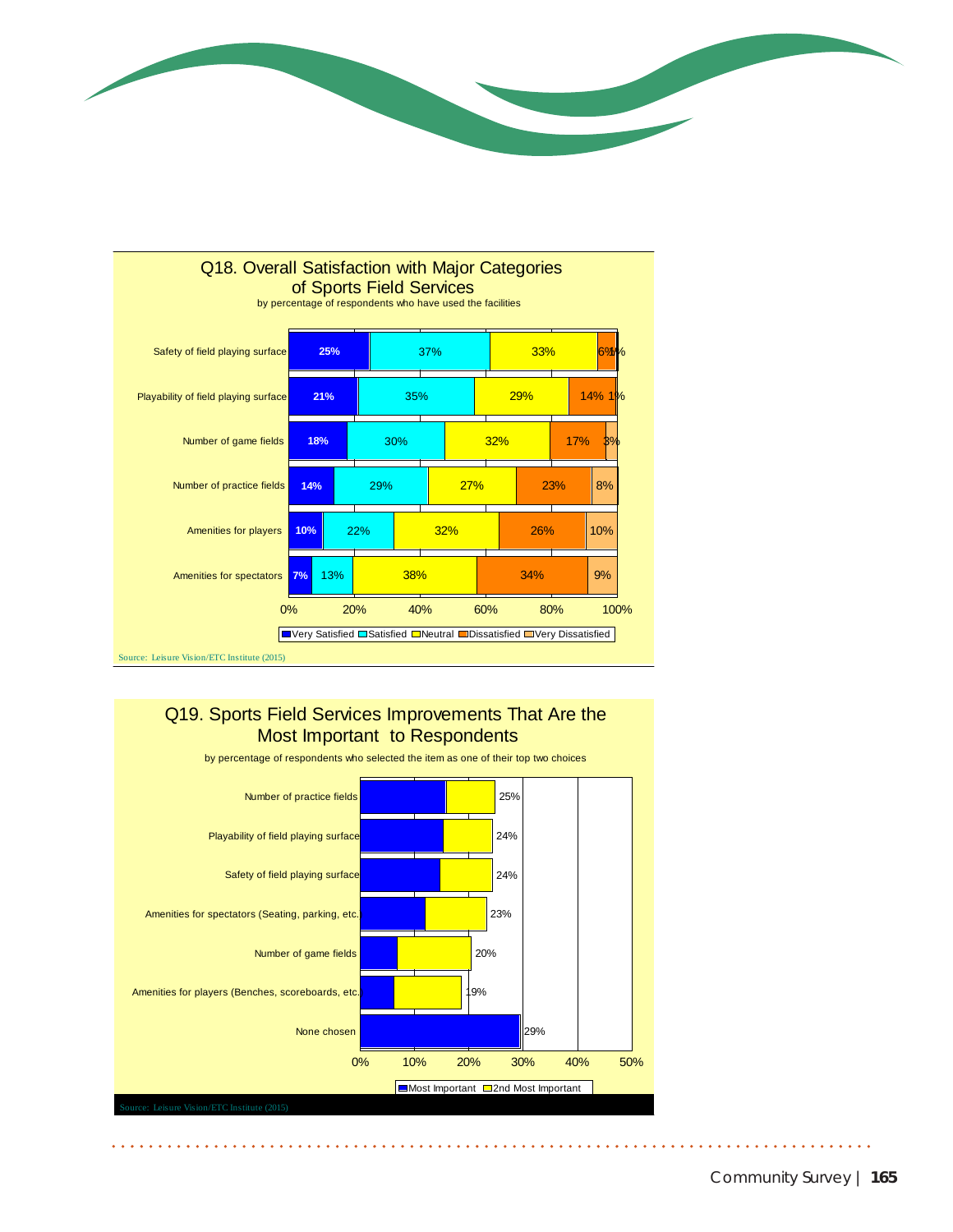



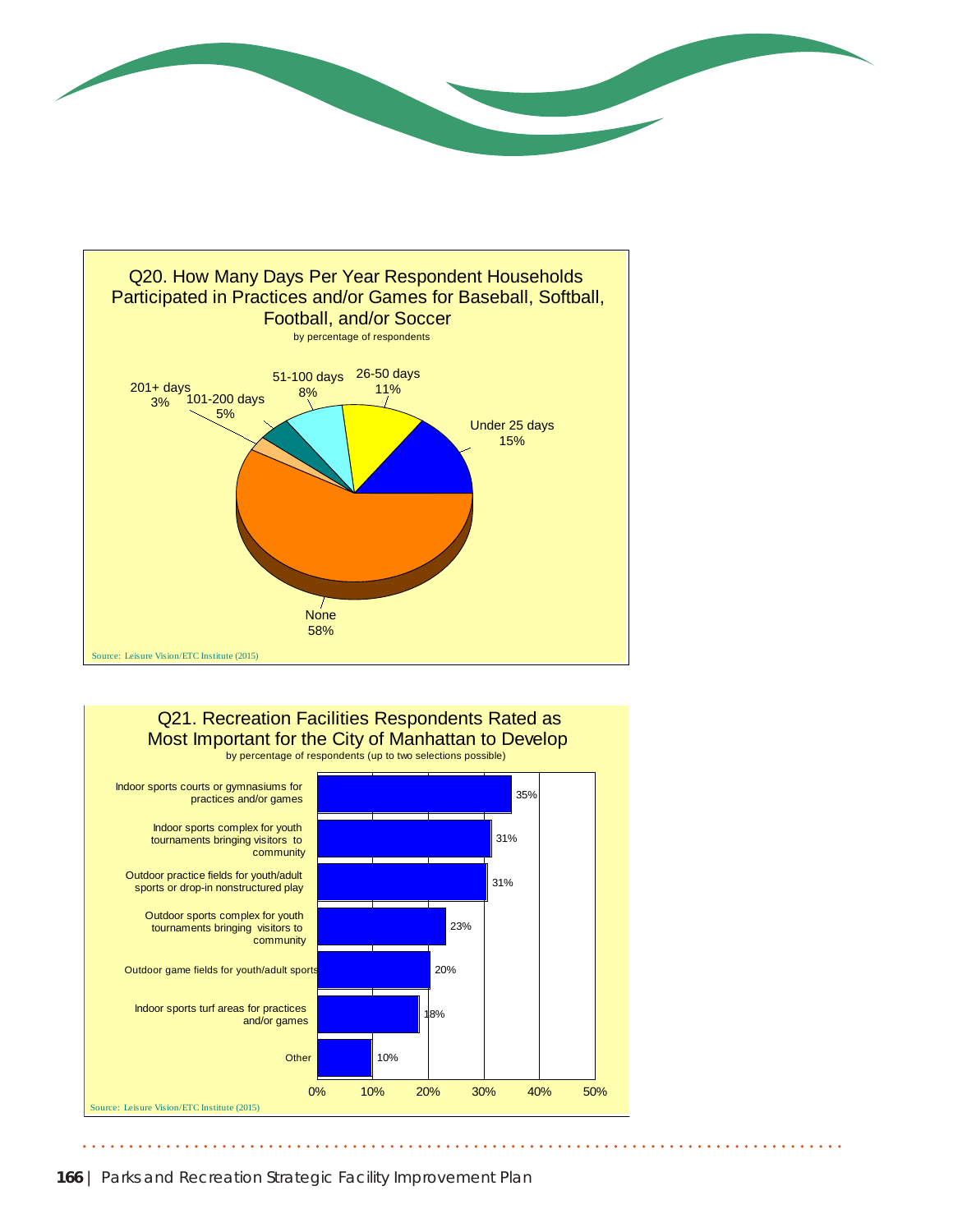





 $\mathbf{r}$  and  $\mathbf{r}$  and  $\mathbf{r}$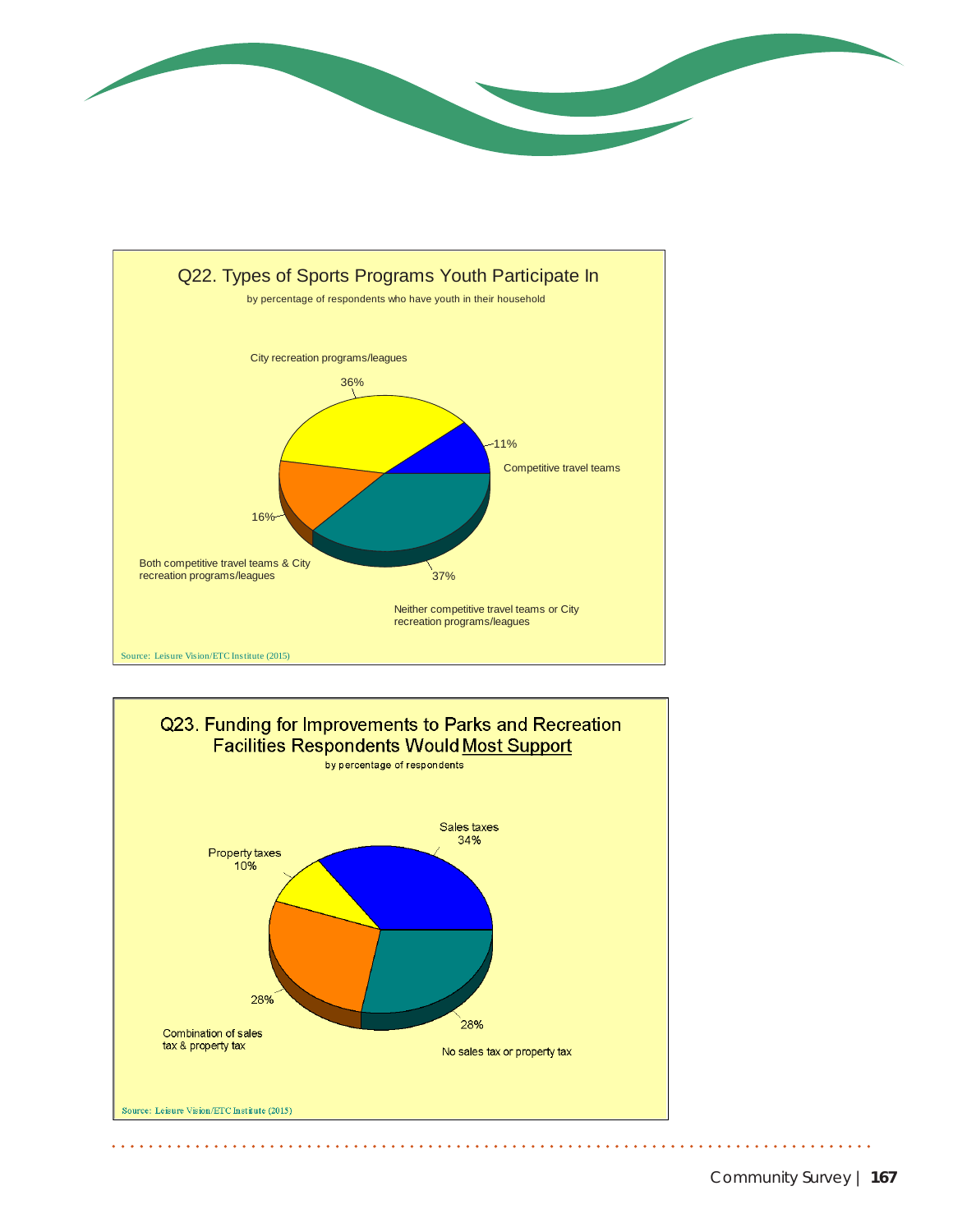





**168** | Parks and Recreation Strategic Facility Improvement Plan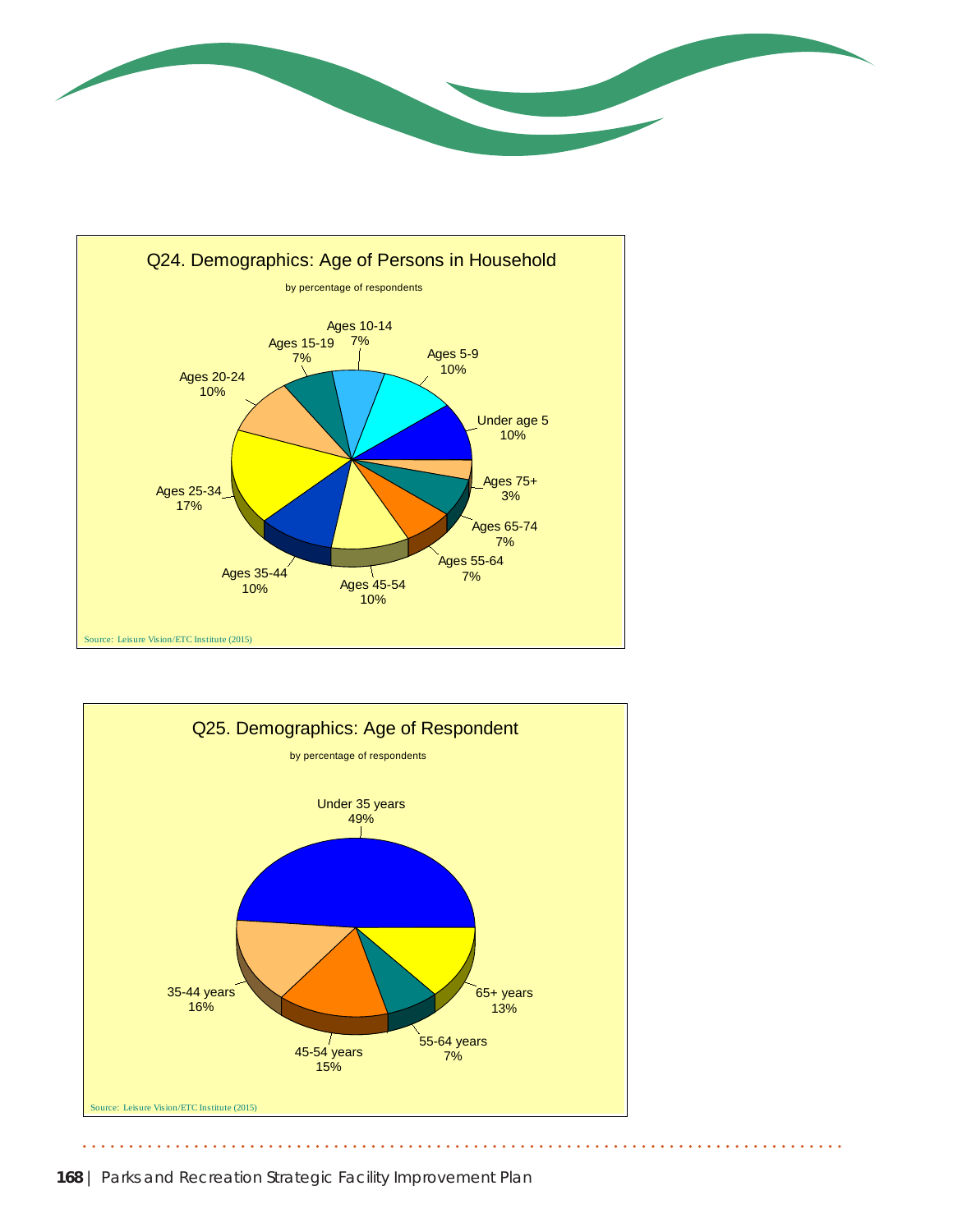



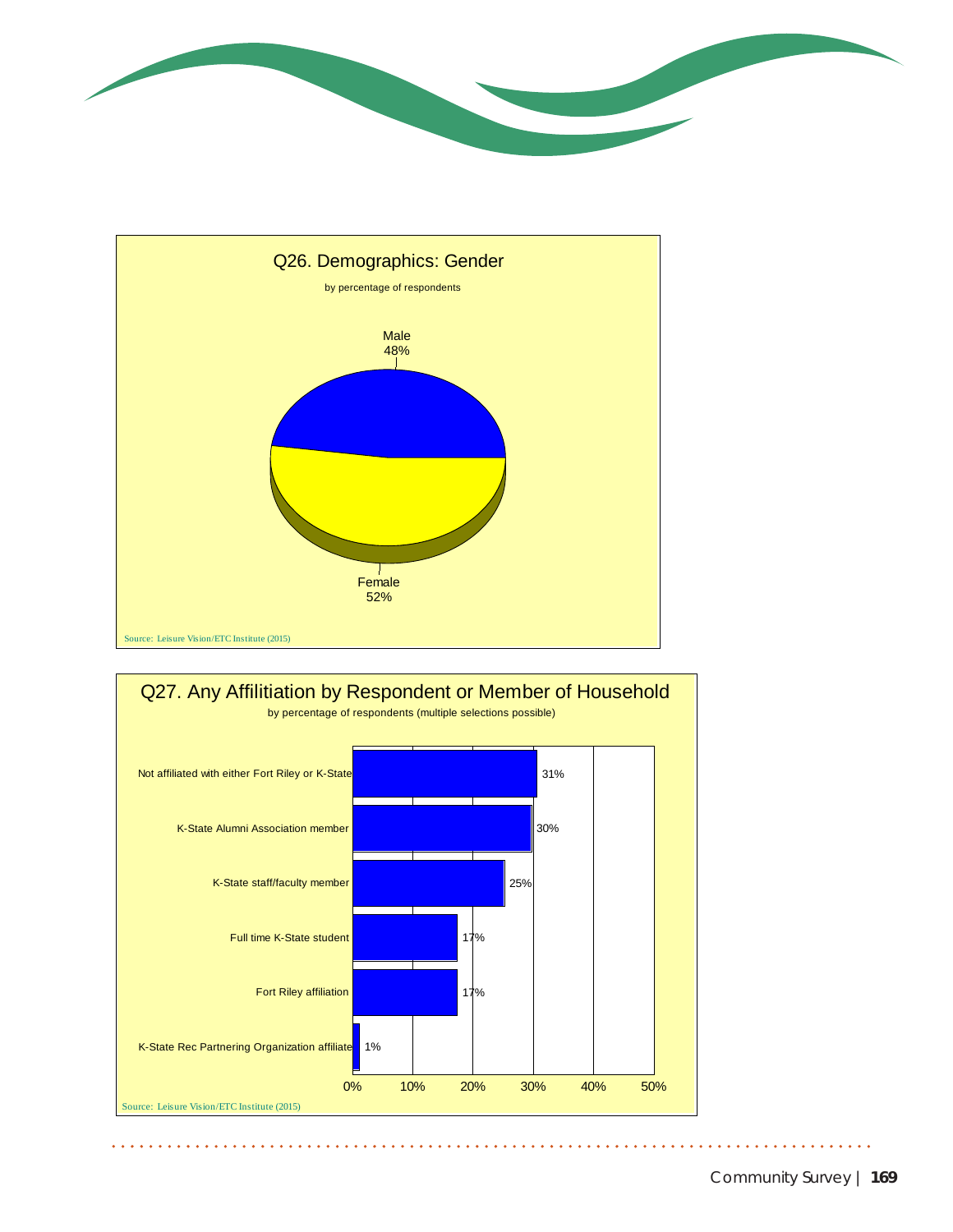





**170** | Parks and Recreation Strategic Facility Improvement Plan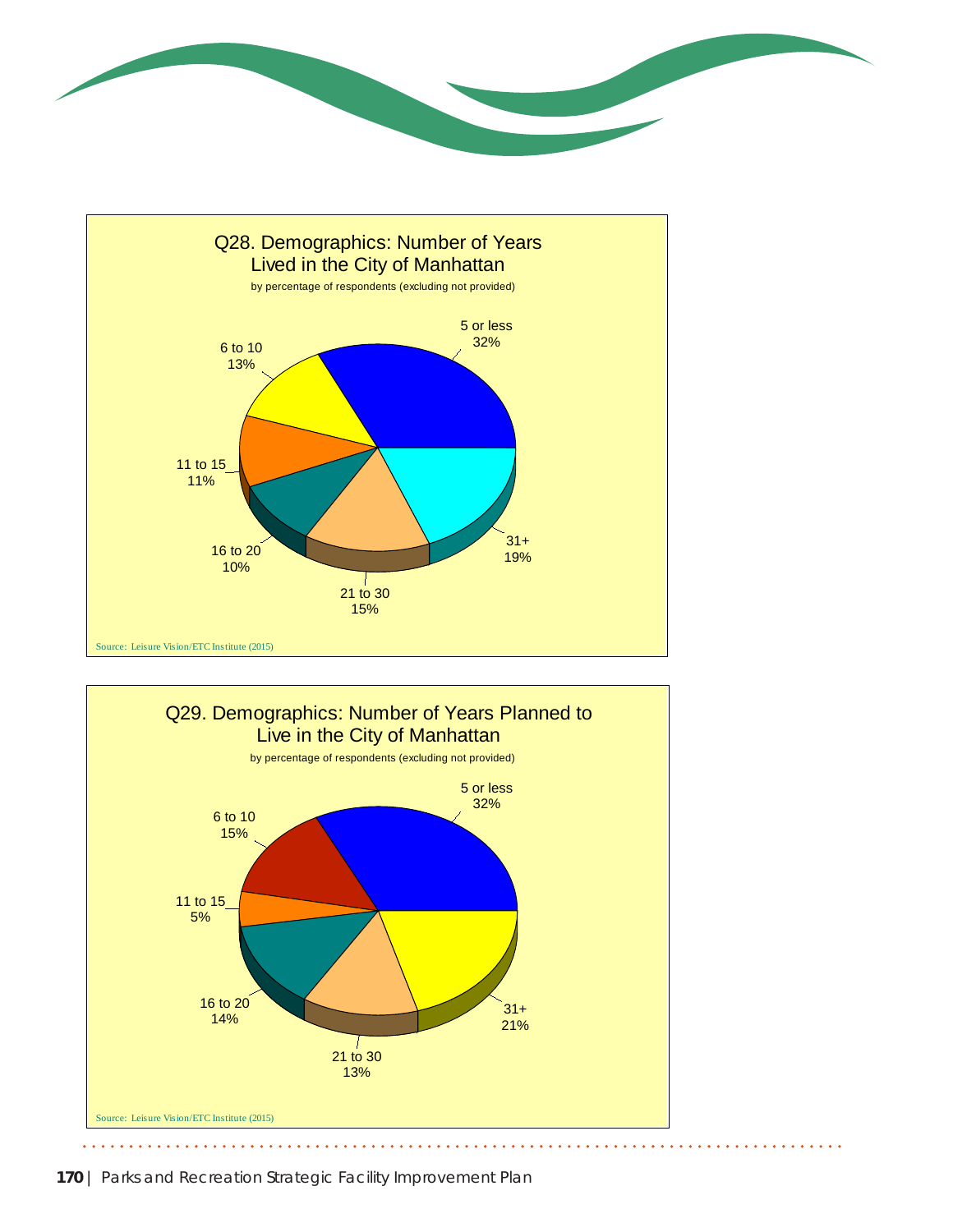#### **National Benchmarking**

Since 1998, Leisure Vision (a division of ETC Institute) has conducted household surveys for needs assessments, feasibility studies, customer satisfaction, fees and charges comparisons, and other parks and recreation issues in more than 700 communities in over 45 states across the country.

The results of these surveys has provided an unparalleled data base of information to compare responses from household residents in client communities to "National Averages" and therefore provide a unique tool to "assist organizations in better decision making."

Communities within the data base include a full-range of municipal and county governments from 20,000 in population through over 1 million in population. They include communities in warm weather climates and cold weather climates, mature communities and some of the fastest growing cities and counties in the country.

"National Averages" have been developed for numerous strategically important parks and recreation planning and management issues including: customer satisfaction and usage of parks and programs; methods for receiving marketing information; reasons that prevent

members of households from using parks and recreation facilities more often; priority recreation programs, parks, facilities and trails to improve or develop; priority programming spaces to have in planned community centers and aquatic facilities; potential attendance for planned indoor community centers and outdoor aquatic centers; etc.

To keep the benchmarking data base current with changing trends, Leisure Vision's benchmarking data base is updated on an annual basis and we only use citizen survey results going back a maximum of five years in our current benchmarking averages.

Results from household responses for the City of Manhattan were compared to National Benchmarks to gain further strategic information. A summary of all tabular comparisons are shown on the following page.

*Note: The benchmarking data contained in this report is protected intellectual property. Any reproduction of the benchmarking information in this report by persons or organizations not directly affiliated with the City of Manhattan is not authorized without written consent from Leisure Vision/ETC Institute.*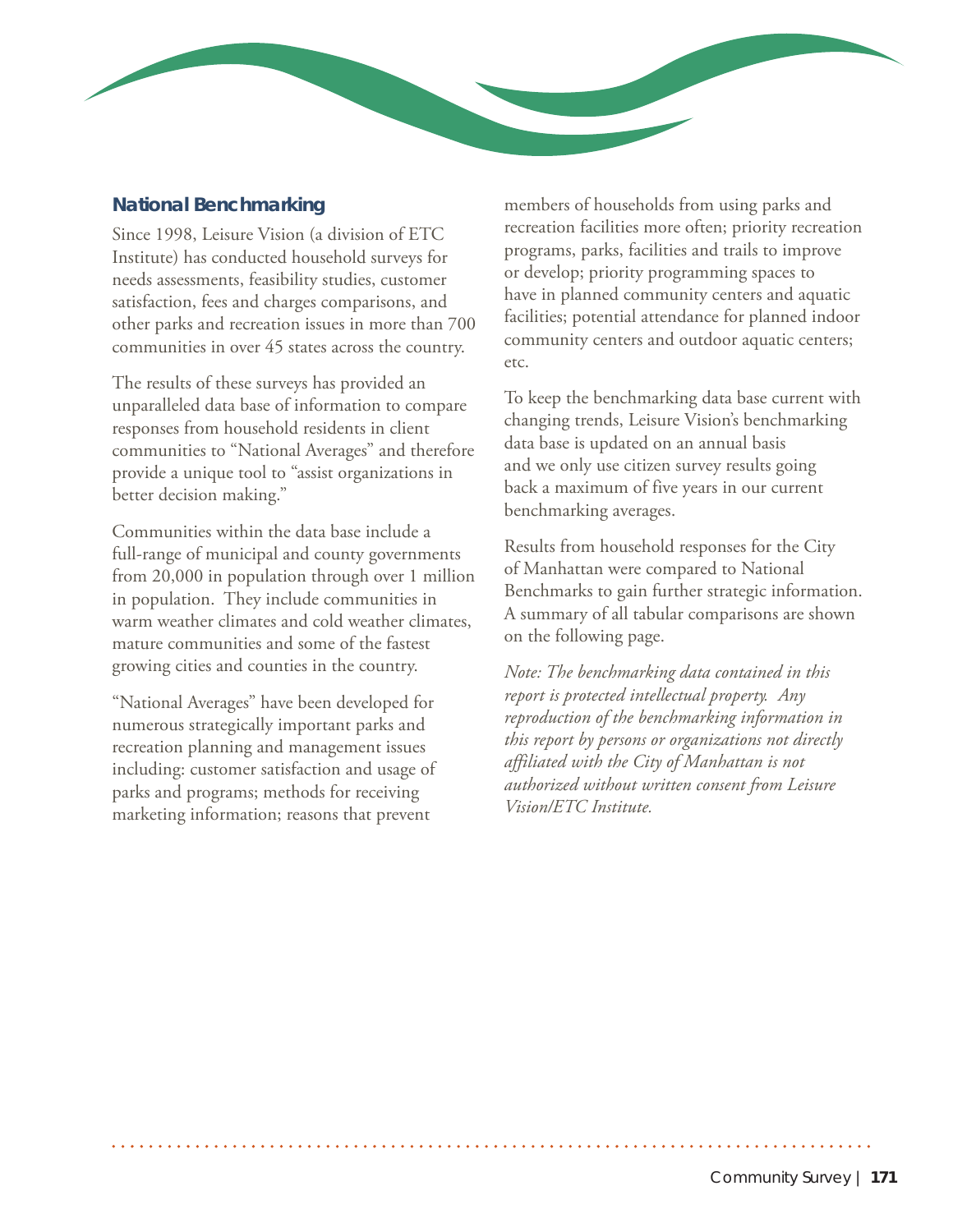

| Benchmarking for the City of Manhattan Community Surveys                                 |                                   |                                  |                        |
|------------------------------------------------------------------------------------------|-----------------------------------|----------------------------------|------------------------|
|                                                                                          |                                   |                                  |                        |
|                                                                                          | <b>National</b><br><b>Average</b> | <b>City of Manhattan</b><br>2015 |                        |
| How would you rate the condition of all the<br>parks/facilities you've visited?          |                                   |                                  |                        |
| Excellent                                                                                | 34%                               | 15%                              |                        |
| Good                                                                                     | 54%                               | 66%                              |                        |
| Fair                                                                                     | 11%                               | 19%                              |                        |
| Poor                                                                                     | 1%                                | 0%                               |                        |
| Parks and recreation facilities that respondent<br>households have a need for            |                                   |                                  |                        |
| Baseball and softball fields                                                             | 20%                               | 27%                              |                        |
| Indoor running and walking track                                                         | 41%                               | 62%                              |                        |
| Indoor basketball/volleyball courts                                                      | 27%                               | 22%                              | Avg. of Practice/Games |
| Indoor fitness and exercise facilities                                                   | 47%                               | 36%                              |                        |
| Indoor swimming pools                                                                    | 44%                               | 47%                              |                        |
| Indoor multi-purpose gymnasium                                                           | 27%                               | 22%                              |                        |
| Multi-purpose classroom space                                                            | 23%                               | 17%                              |                        |
| Outdoor tennis courts                                                                    | 26%                               | 18%                              |                        |
| Soccer fields                                                                            | 23%                               | 24%                              |                        |
| Tennis courts                                                                            | 26%                               | 18%                              |                        |
| <b>Football fields</b>                                                                   | 13%                               | 13%                              |                        |
| <b>Most Important Parks and Recreation Facilities to</b><br><b>Respondent Households</b> |                                   |                                  |                        |
| Walking and biking trails                                                                | 42%                               | 41%                              |                        |
| Skateboarding parks                                                                      | 3%                                | 2%                               |                        |
| Playground equipment                                                                     | 20%                               | 27%                              |                        |
| Outdoor swimming pools/water park                                                        | 18%                               | 42%                              |                        |
| Baseball and softball fields                                                             | 8%                                | 15%                              |                        |
| Outdoor basketball courts                                                                | 5%                                | 1%                               |                        |
| Picnic areas and shelters                                                                | 14%                               | 19%                              |                        |
| Small neighborhood parks                                                                 | 28%                               | 37%                              |                        |
| Large community parks                                                                    | 19%                               | 62%                              |                        |
| Outdoor splash park                                                                      | 7%                                | 8%                               |                        |
| Soccer fields                                                                            | 8%                                | 8%                               |                        |
| Outdoor tennis courts                                                                    | 7%                                | 2%                               |                        |
| <b>Football fields</b>                                                                   | 3%                                | 2%                               |                        |
| Outdoor sand volleyball courts                                                           | 2%                                | 1%                               |                        |

ú.

 $\mathbb{Z}^2$ 

ú.

 $\mathbf{A}$ 

ú. ù. ú. L.

L. L ù.

. . . . . .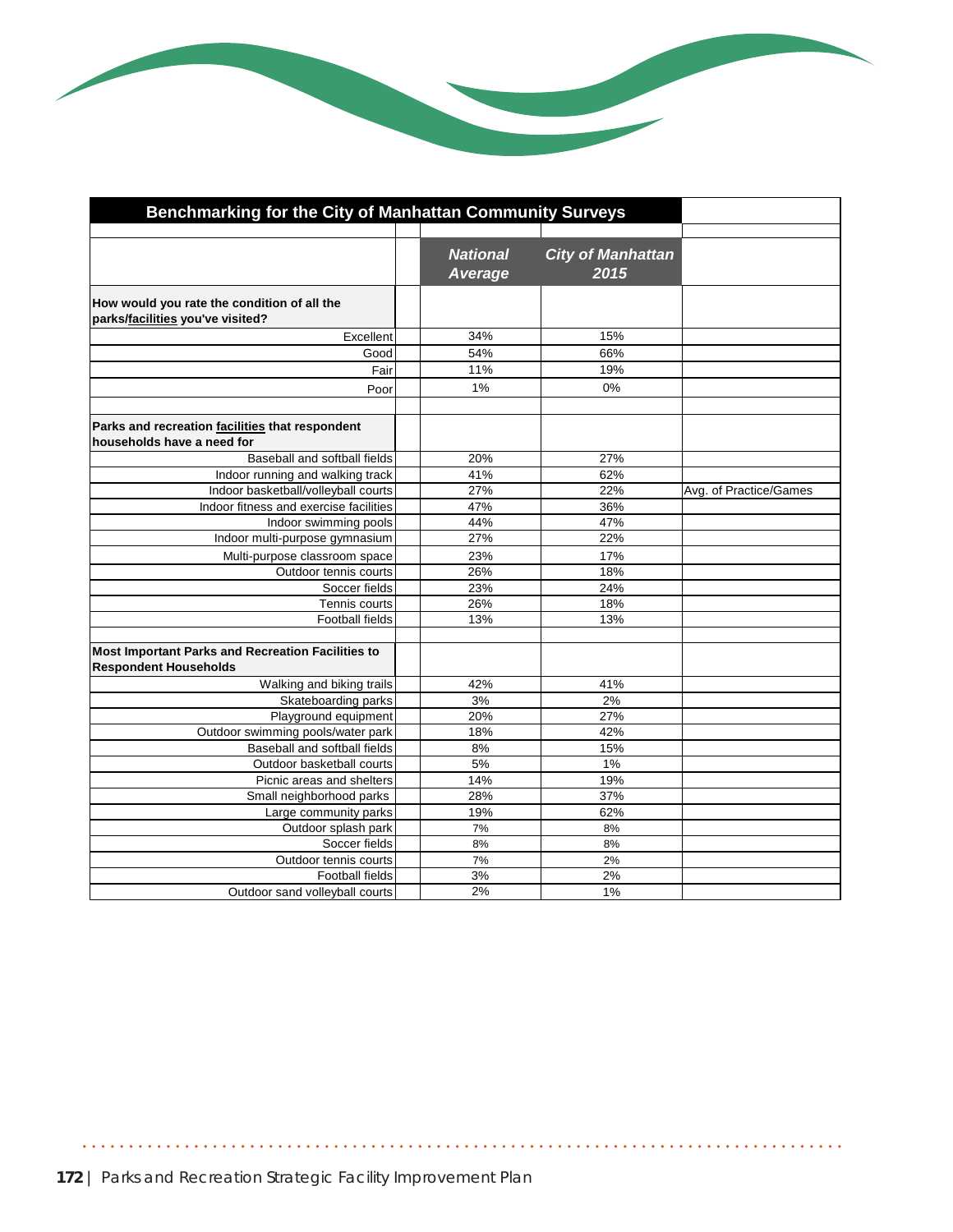#### **Importance-Satisfaction Matrix Analysis Overview**

Two of the most important criteria for decision making are (1) to target resources toward services of the highest importance to citizens; and (2) to target resources toward those services where citizens are the least satisfied.

The Importance-Satisfaction (I-S) rating is a unique tool that allows public officials to better understand both of these highly important decision making criteria for each of the services they are providing. The Importance-Satisfaction rating is based on the concept that public agencies will maximize overall customer satisfaction by emphasizing improvements in those areas where the level of satisfaction is relatively low and the perceived importance of the service is relatively high. ETC Institute developed an Importance-Satisfaction Matrix to display the perceived importance of major services that were assessed on the survey against the perceived quality of service delivery. The two axes on the matrix represent Satisfaction (vertical) and relative Importance (horizontal).

The I-S (Importance-Satisfaction) matrix should be interpreted as follows.

- Continued Emphasis (above average importance and above average satisfaction). This area shows where the City is meeting customer expectations. Items in this area have a significant impact on the customer's overall level of satisfaction. The City should maintain (or slightly increase) emphasis on items in this area.
- Exceeding Expectations (below average importance and above average satisfaction). This area shows where the City is performing significantly better than customers expect the City to perform. Items in this area do not significantly affect the overall level of satisfaction that residents have with City services. The City should maintain (or slightly decrease) emphasis on items in this area.
- Opportunities for Improvement (above average importance and below average satisfaction). This area shows where the City is not performing as well as residents



Source: Leisure Vision/ETC Institute (2015)